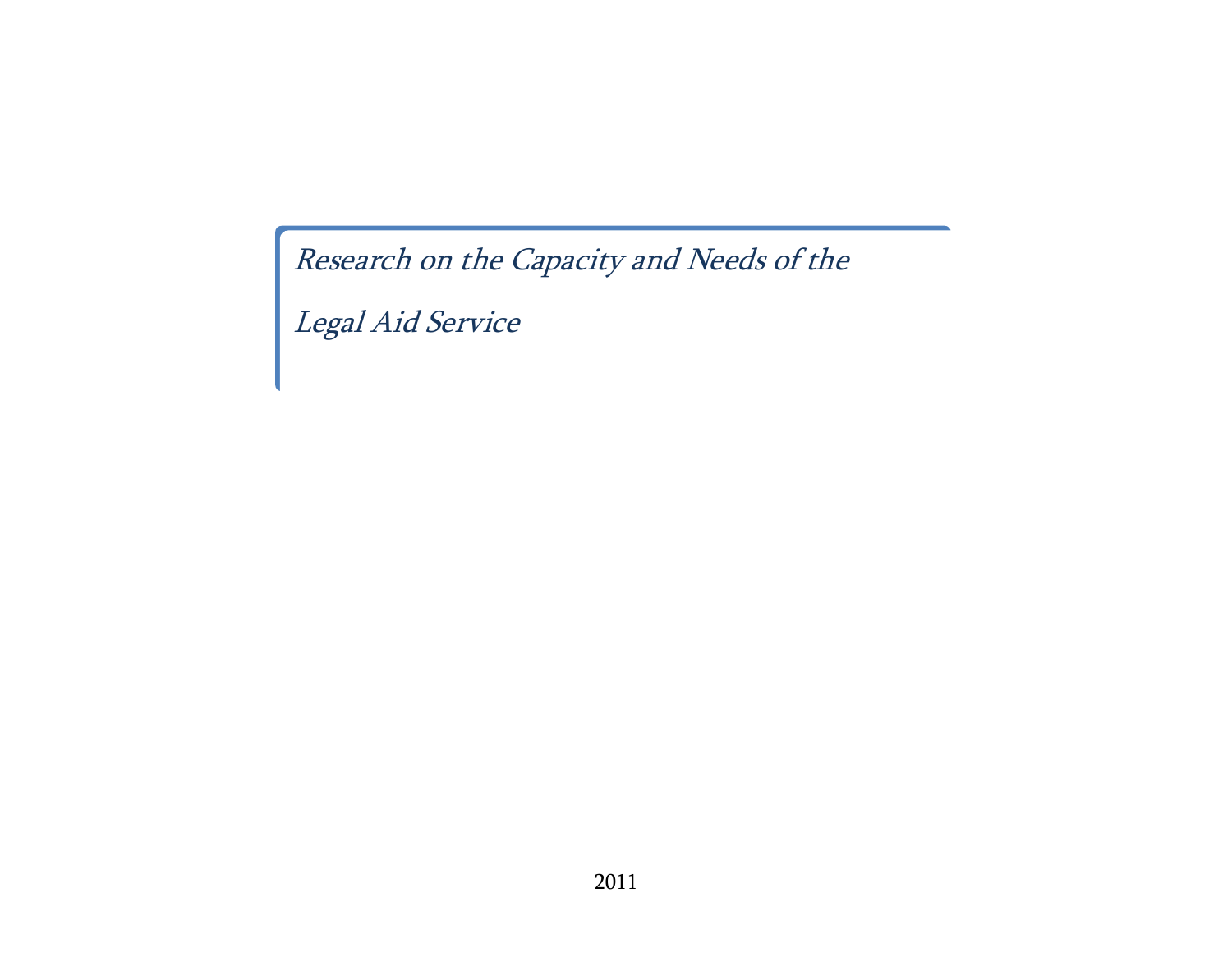



This research is made possible by the generous support of the American people through the United States Agency for International Development (USAID), EWMI, EPF within the Judicial Independence and Legal Empowerment Project and Swedish International Development Cooperation Agency (Sida). The contents are the responsibility of Applied Research Company (ARC) and do not necessarily reflect views of USAID, the United States Government, EWMI, Sida or EPF.

The research is organized within the framework of the "Monitoring and Analysis of the Implementation Strategy of Criminal Justice Reform in the Sphere of Free Legal Aid" Project.

The research was conducted by the Applied Research Company (ARC).







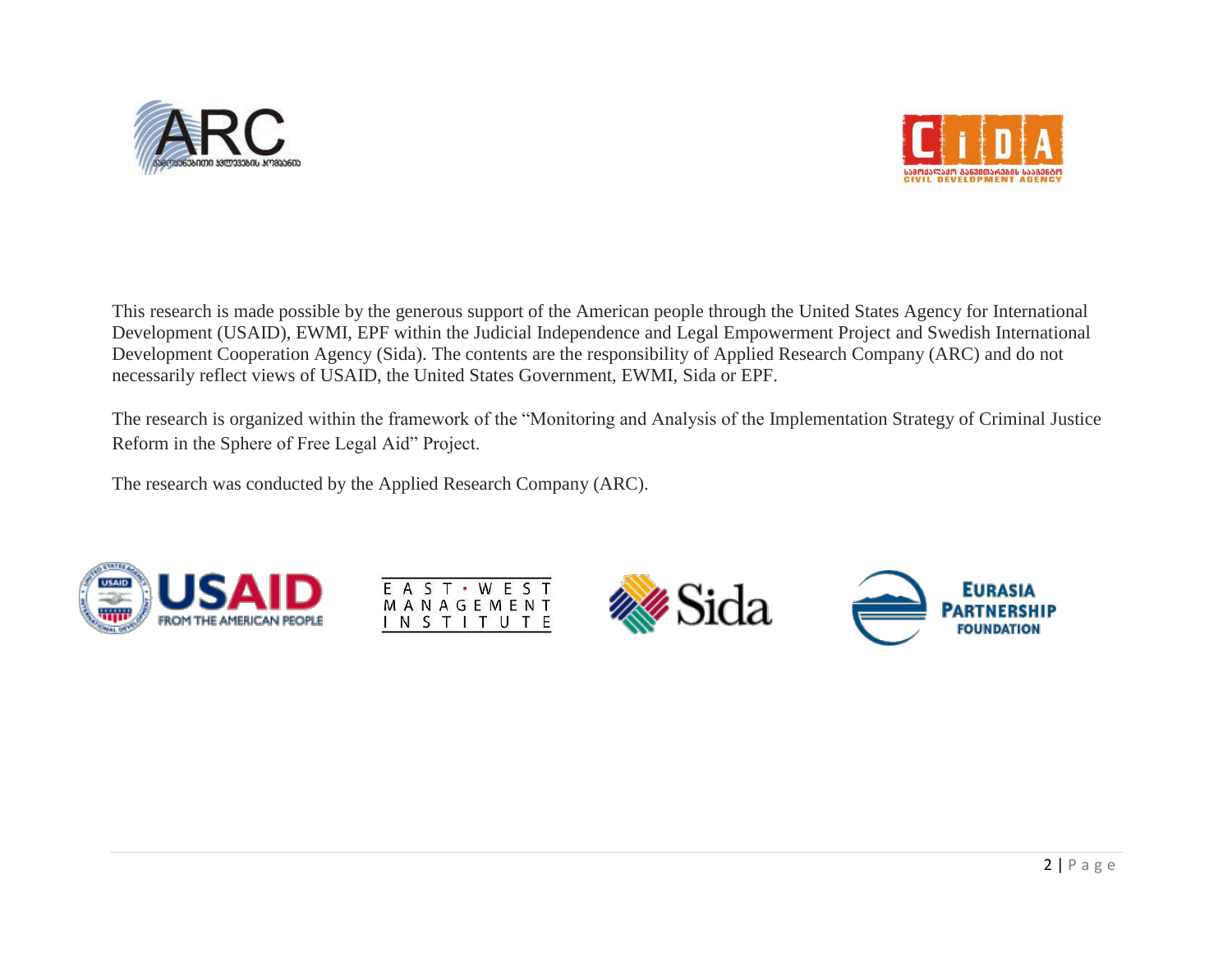# **Table of Contents**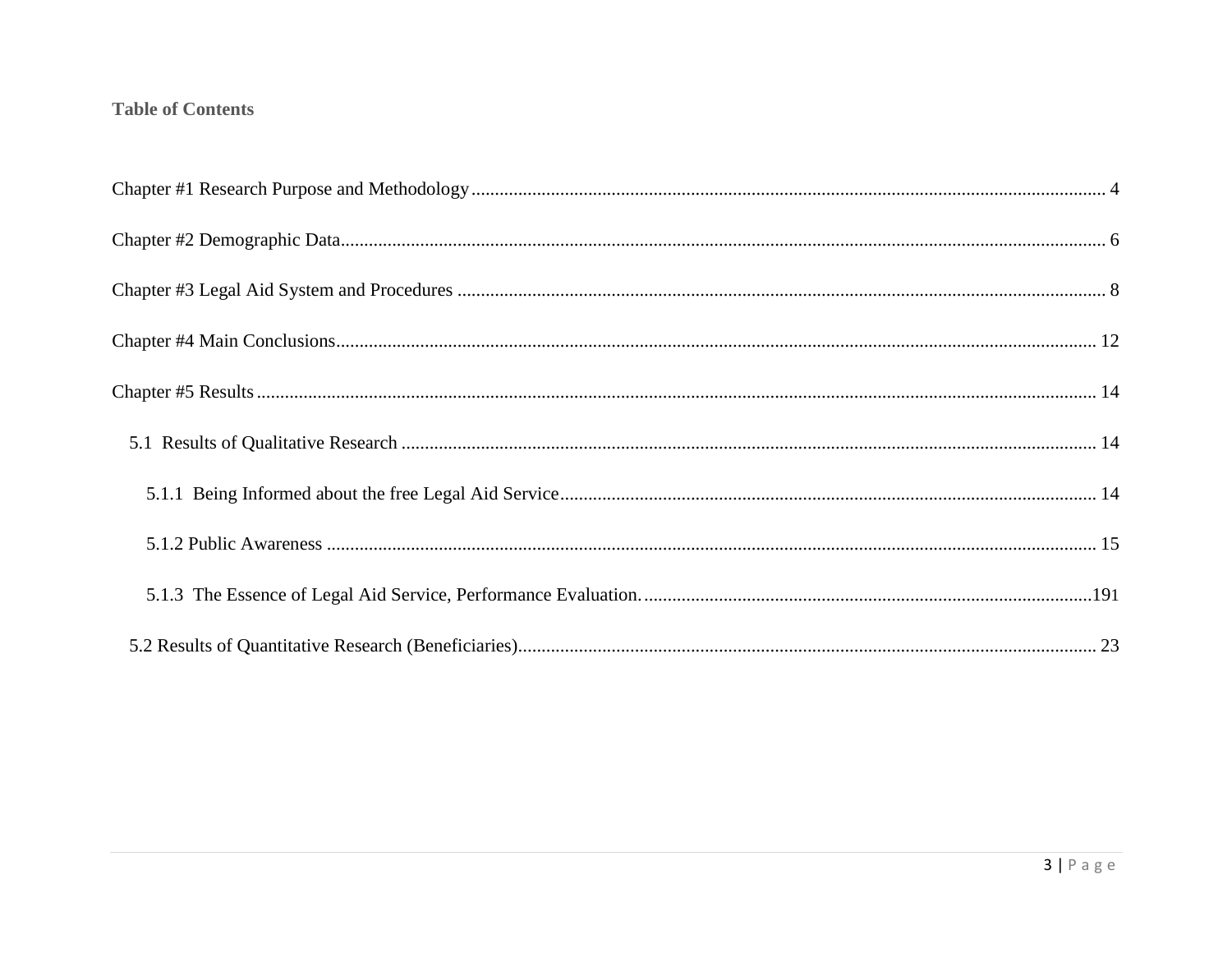<span id="page-3-0"></span>A research was conducted within the framework of the "Monitoring and Analysis of the Implementation Strategy of Criminal Justice Reform in the Sphere of Free Legal Aid" Project, the purpose of which was to describe the capacities and needs of the Legal Aid Service. The aims of research were as follows:

- 1. The evaluation of public awareness regarding the Legal Aid Service;
- 2. The evaluation of the quality of service of the Legal Aid Service;
- 3. The evaluation of accessibility of legal aid by the population.

In order to attain the above goals, quantitative and qualitative research methods were employed. Namely, 18 focus groups were held and 300 beneficiaries (50 beneficiaries in each target city) were interviewed in target cities (Akhalkalaki, Akhaltsikhe, Gori, Mtskheta, Rustavi, Telavi).

## **Forming the Sample:**

Based on the research aim, the participation of Legal Aid Service beneficiaries in quantitative research was considered reasonable. The sample size was determined as 300 respondents; 2011 was selected as the period of legal service. In the total sample, 150 respondents were the customers of free legal consultation, while 150 respondents were the category of beneficiaries, who had used the Public Advocate services. The quantity of beneficiaries was divided equally according to regions and, correspondingly, 50 respondents were interviewed in each region.

## **Sampling Frame:**

**The list of beneficiaries** of the Legal Aid Service in target regions within the period of 2011 was selected as the sampling frame.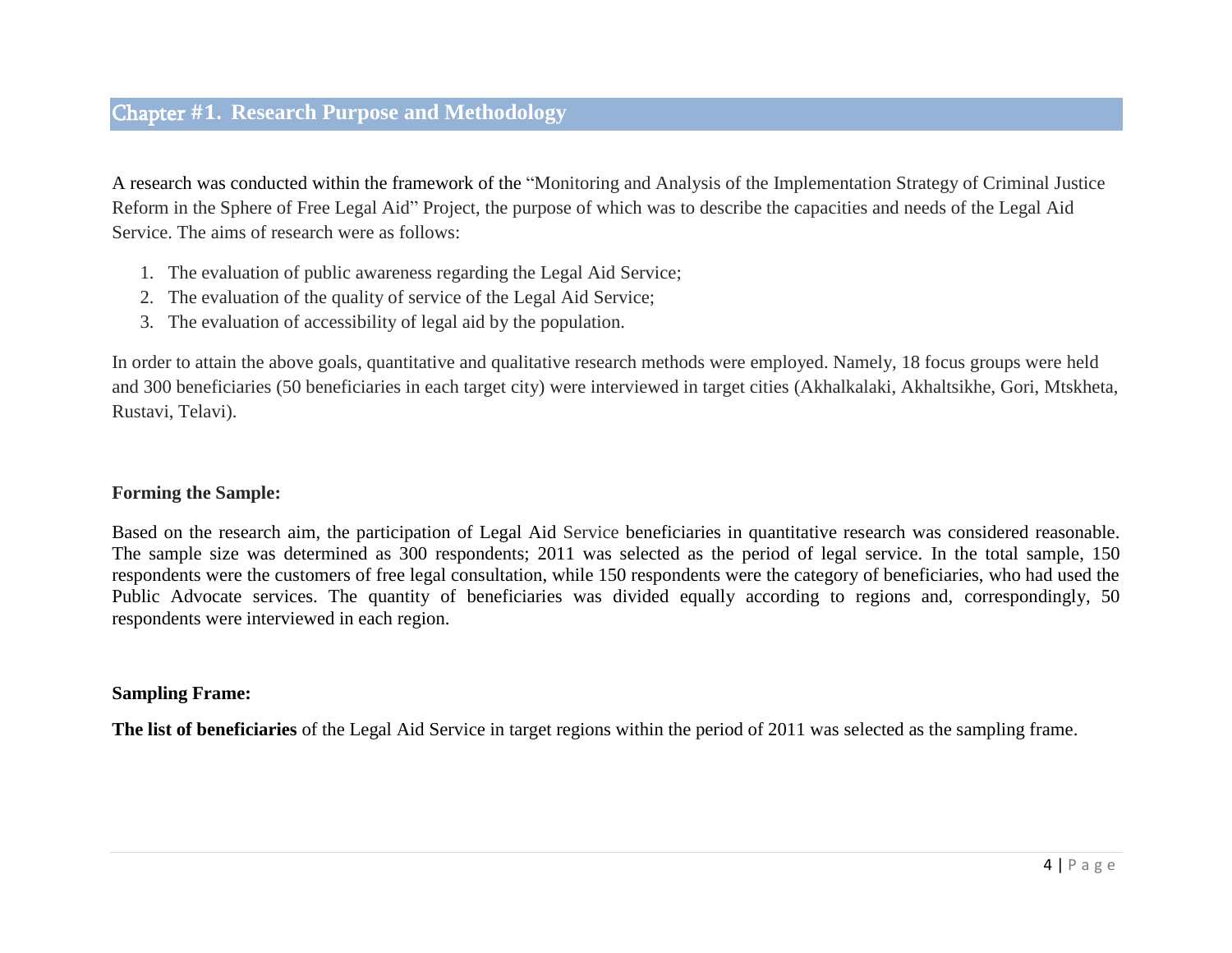# **Focus Groups:**

Three focus groups were held in each target city (18 focus groups in total; 10-12 participants in each).

- 1. 6 focus groups were held with the participation of local practising lawyers, representatives of local civic organisations, selfgovernment and regional media;
- 2. 6 focus groups were held with the participation of Legal Service beneficiaries;
- 3. 6 focus groups were held with potential customers, i.e. the representatives of vulnerable groups, who have not yet used the service (socially unprotected population, IDPs).

**Face-to-face interviews were selected as the method of quantitative research.** A structured questionnaire, which comprised 48 main and 6 demographic questions, was used as an instrument.<sup>1</sup>

 $\overline{\phantom{a}}$ 

<sup>1</sup> Attachment #1 Questionnaire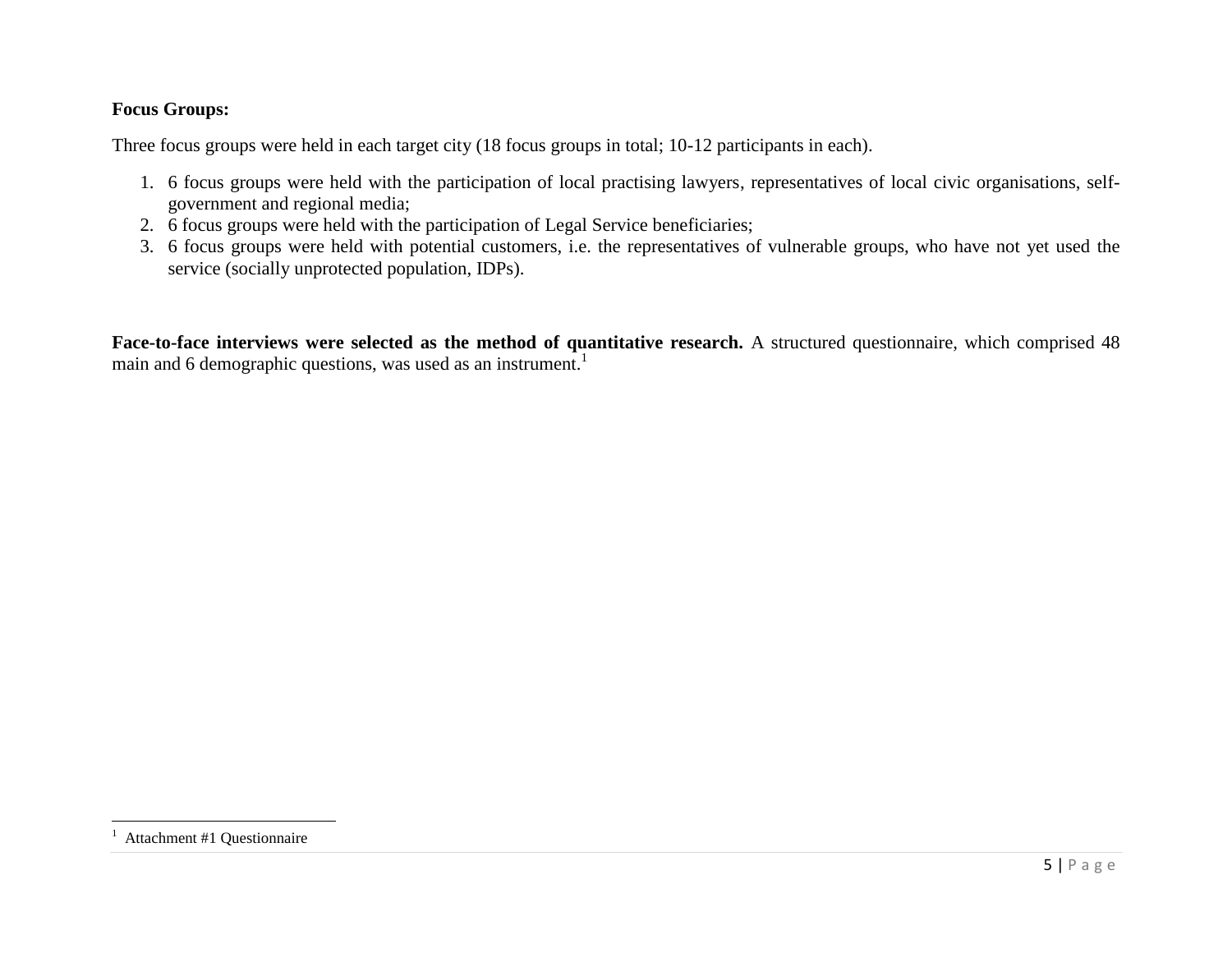# <span id="page-5-0"></span>**Chapter #2 Demographic Data**

122 women and 178 men took part in quantitative research. The average age thereof constitutes 41 years. Age distribution is provided on Diagram #1.

## **Diagram 1. Age Distribution of Respondents**



The majority of respondents, 43.4%, have a complete secondary education; 14.7% - secondary special; 7.2% - incomplete secondary; 4.5% - incomplete higher; while 29.8% have a complete higher education.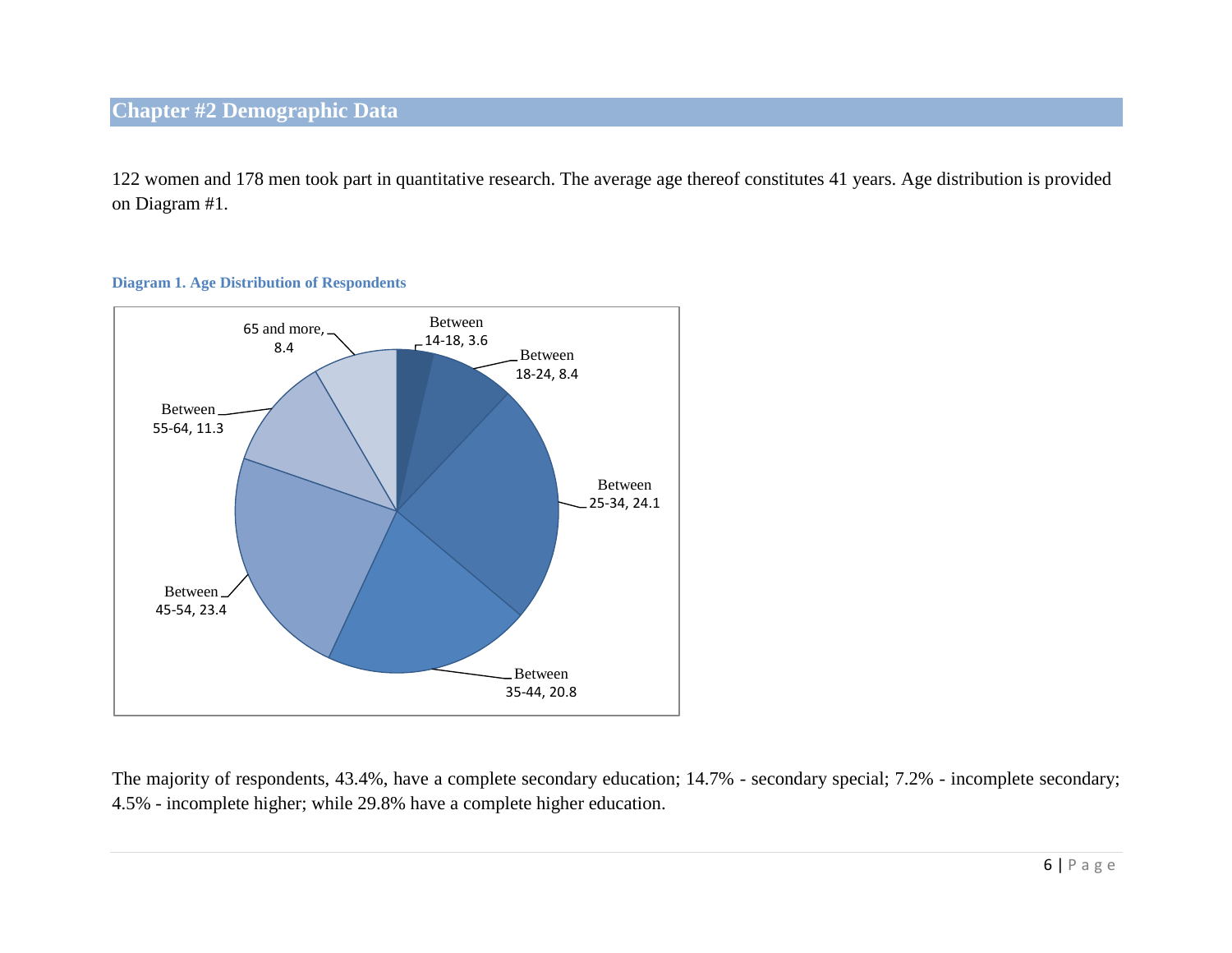The majority of respondents (45.9%) are unemployed; 25.6% are employed; 12% are retired; 9.5% are housewives; 4% are pupils or students; 2% are disabled.

Due to research specifics, the respondents were not always the recipients of legal aid themselves. For example, if the respondent employed the services of a Public Advocate and was himself/herself arrested, the interview was conducted with the member of respondent's family, who was directly involved in the process of legal aid. In case of 59% of interviewees, the respondent himself/herself was the recipient of legal aid; while in the rest of the cases, family members were these persons:



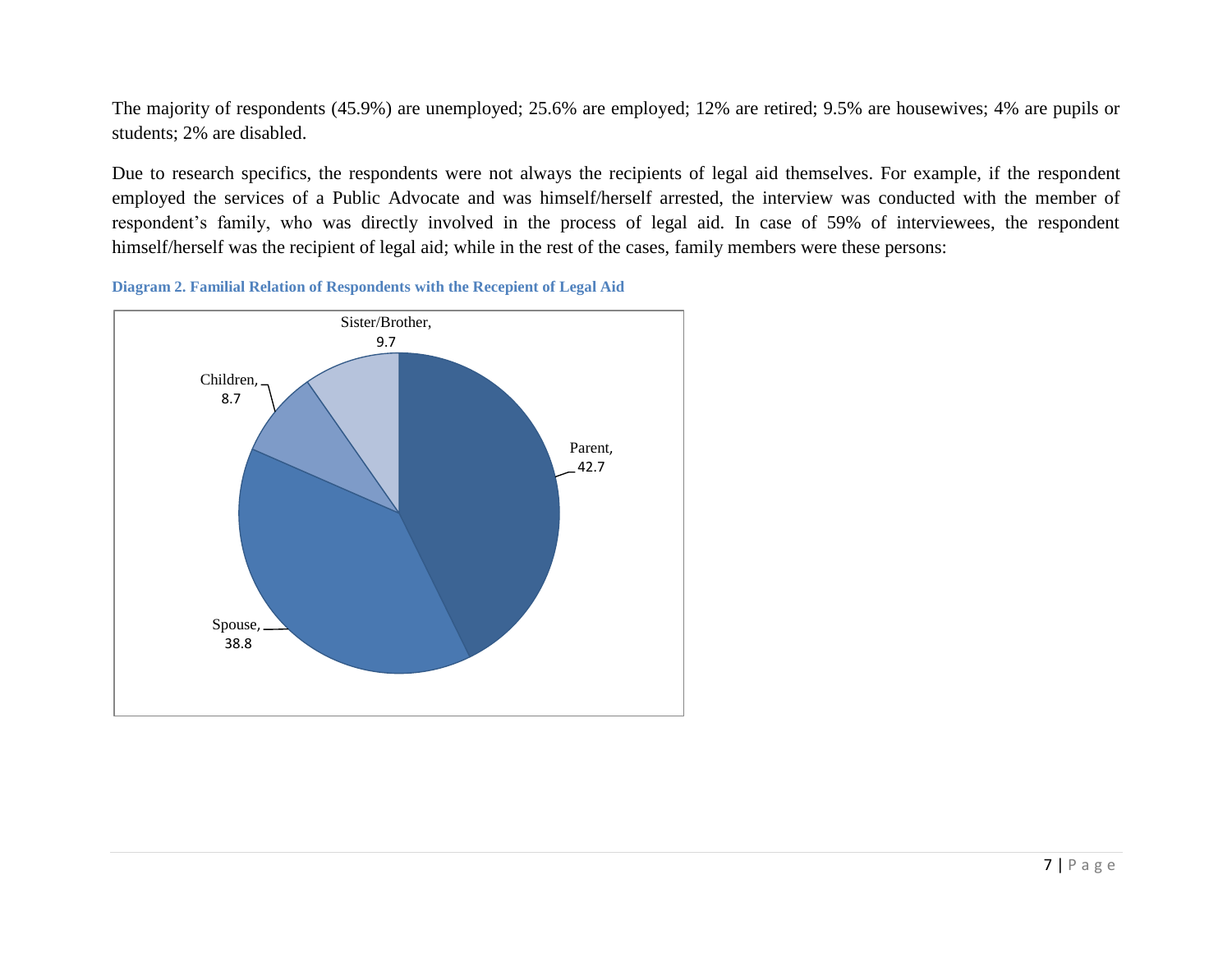# <span id="page-7-0"></span>**Chapter #3 Legal Aid System and Procedures**

The Legal Aid Service is a legal entity funded by Ministry of Corrections and Legal Assistance, which provides citizens with free legal aid. The Service was established in July 2007 and currently covers almost the whole of Georgian territory by means of Legal Aid Bureaus and Consultation Centers. The main source of funding for the Legal Aid Service is the special-purpose funds allocated from the state budget. Grants and donations are also a source of funding.

**Scheme #1. The Bureaus and Consultation Centers of the Legal Person of Public Law – the Legal Aid Service** 

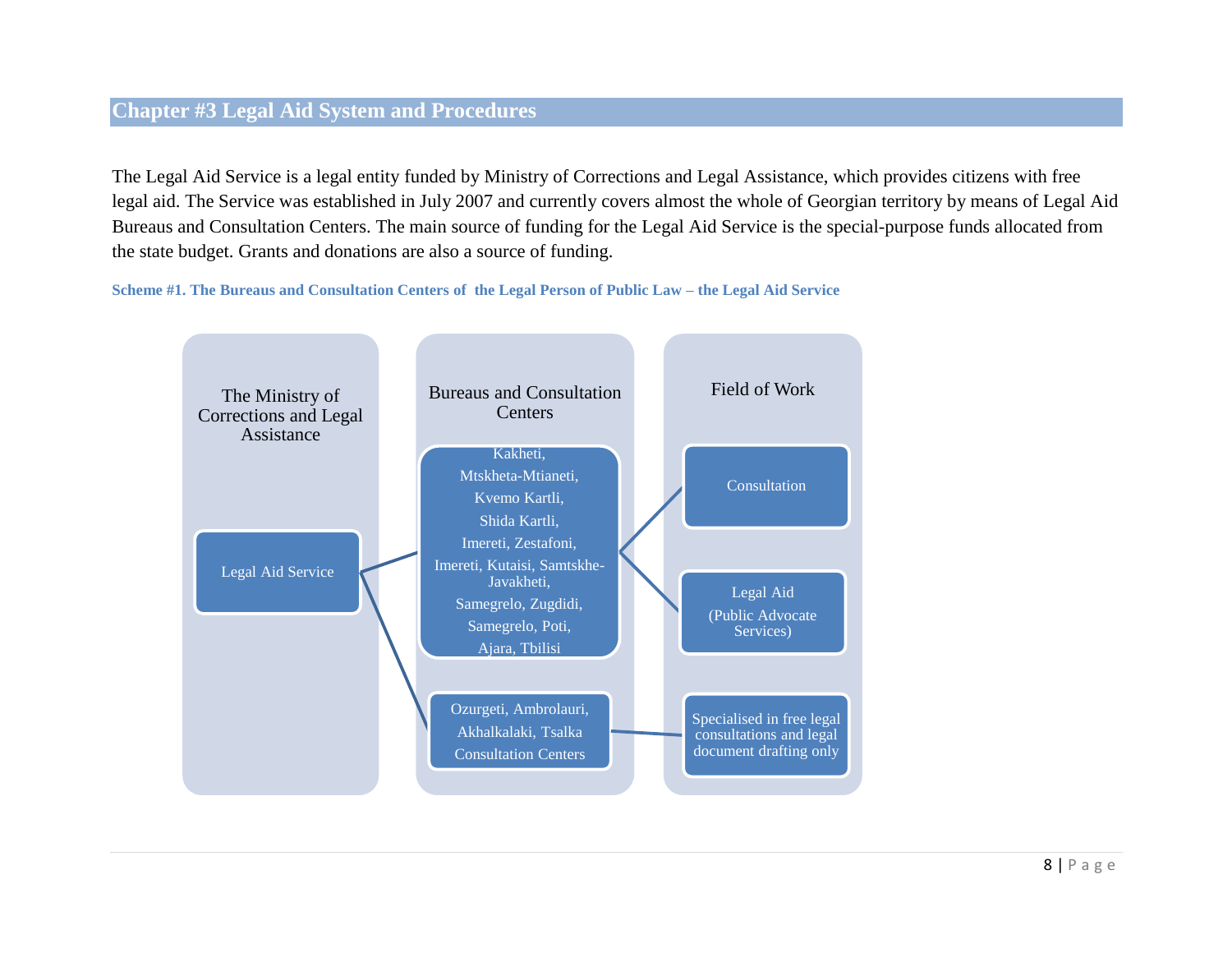Free legal aid entails such services as:

- Free legal consultation on any legal issue;
- Drafting legal documents (application, motion, etc.);
- Public Advocate services in criminal law proceedings for the accused and convicted persons;
- Advocate services on the cases of involuntary psychiatric treatment;
- Advocate services on administrative offence cases, which may result in arrest.

Anyone can receive a free consultation in the bureaus and consultation centers of the Legal Aid Service. Any accused and convicted person, who is a member of the family registered in the Unified Database of Socially Indigent Families and the rating score of whom is 70,000 or less, also (for a specific category of persons) 100,000 or less, are entitled to employ the service of a free Public Advocate.

- A member of a family with many children, which has 3 or more children under 18;
- A veteran of war or armed forces;
- A person with a disability status under 18 years of age;
- A person of legal age with a status of a distinct or significant disability;
- A person with a status of a distinct, significant or moderate disability, if the disability stems from childhood;
- An orphan under 18 years of age;
- An internally displaced person as a result of the military aggression of Russian Federation against Georgia.

Any accused and convicted person, who is subject to compulsory defense under the Criminal Procedure Code, benefits from the services of a Public Advocate. Namely, if:

- S/he is a minor;
- S/he does not know the language of criminal proceedings;
- S/he has physical or psychiatric defect, which obstructs him/her in self-defense;
- A decision has been issued on conducting a forensic psychiatric enquiry;
- The Criminal Code of Georgia envisages a criminal liability in form of life imprisonment for the deed committed;
- A negotiation is in progress regarding the plea bargain;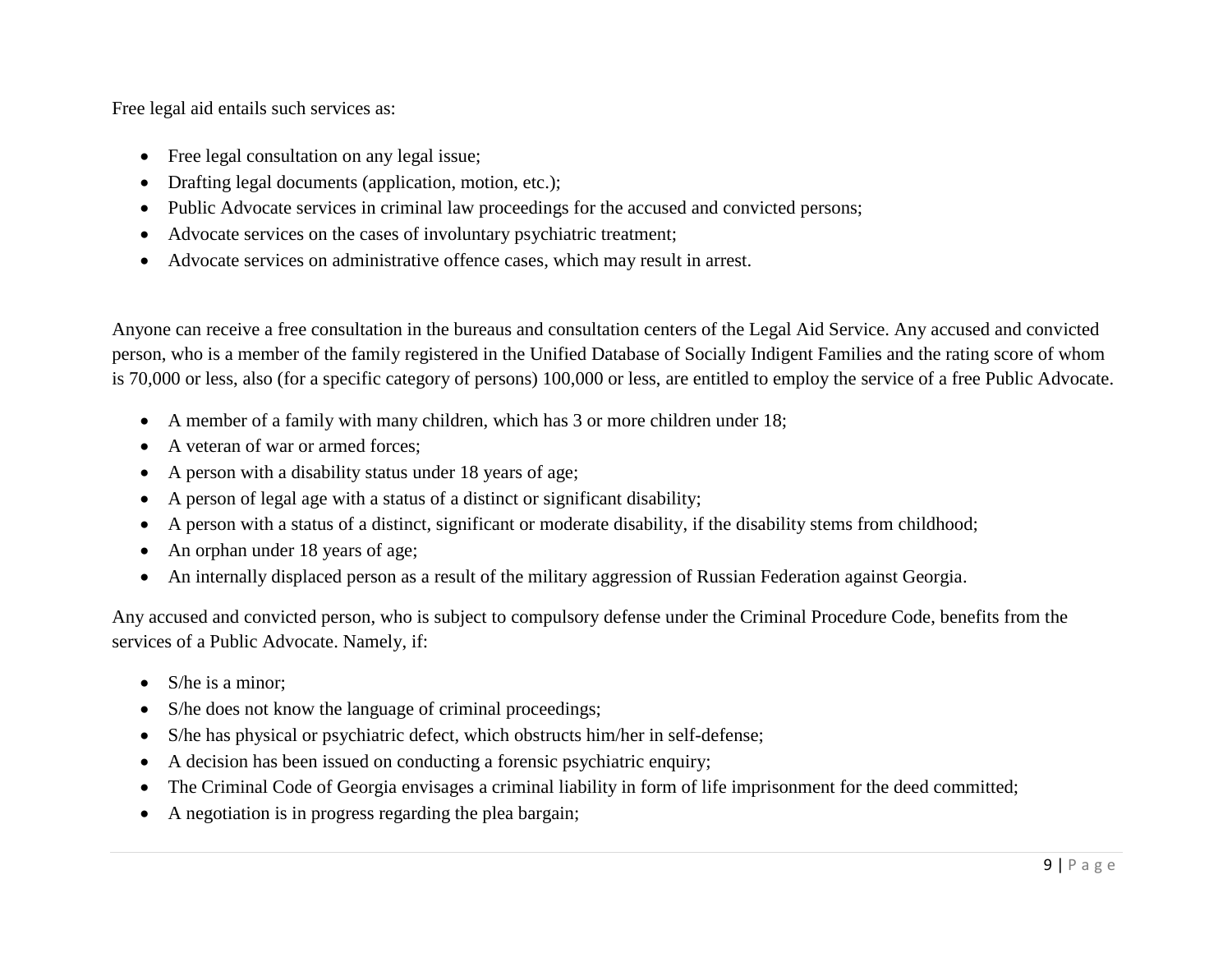- The criminal case is heard by the jury trial;
- S/he is avoiding to appear before the law enforcement agencies;
- S/he was banished from the court room:
- S/he is an unidentified person;
- In cases directly envisaged under the Criminal Procedure Code of Georgia.

## **Scheme #2. The Scheme of Legal Aid (Public Advocate) Services**



There is one more model for legal assistance – The Register of Contracted Public Advocates, within the frameworks of which the advocates working in the private sector are involved in criminal law cases under the circumstances prescribed by law and on budgetary remuneration.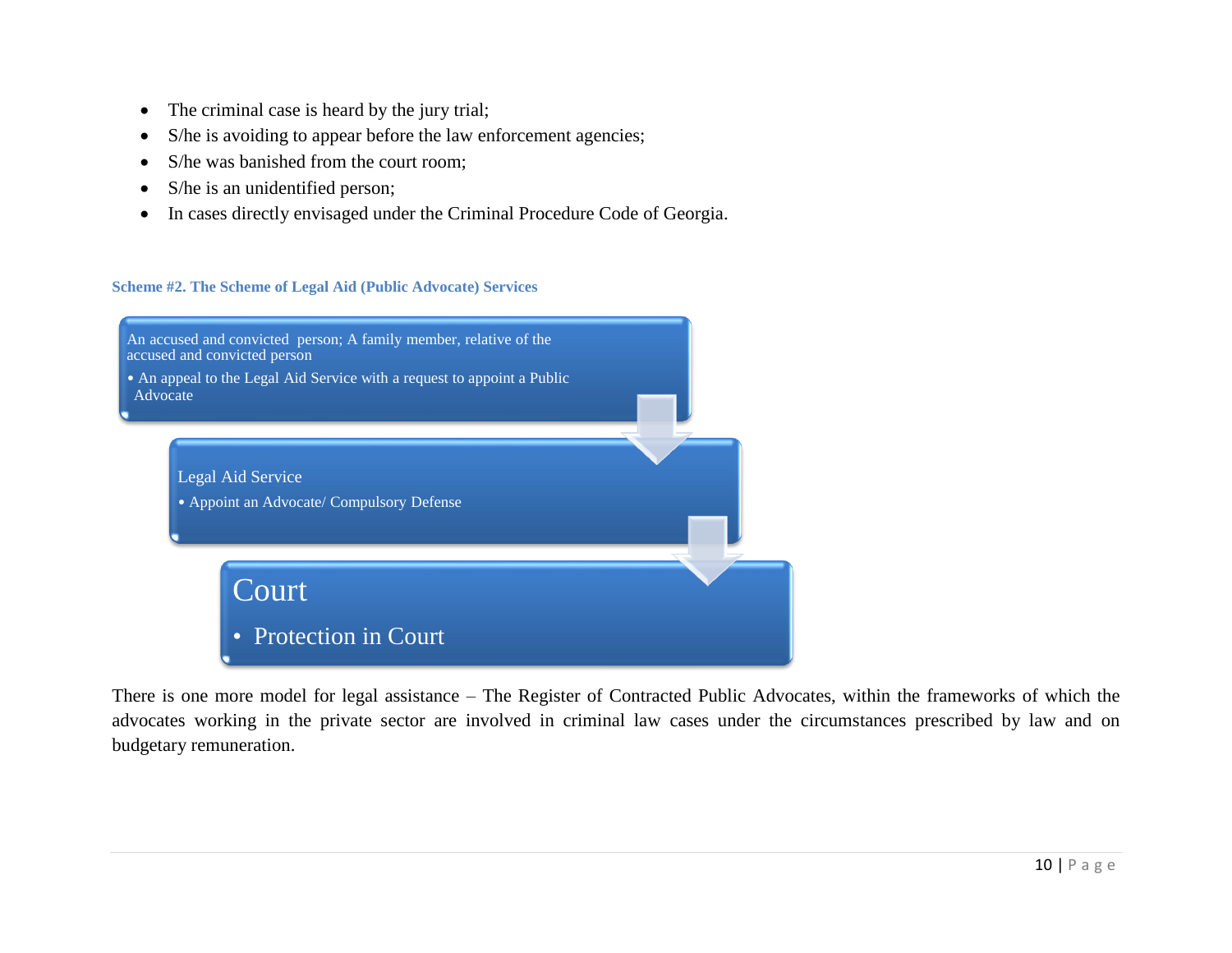#### **Scheme #3. The Legal Aid System**

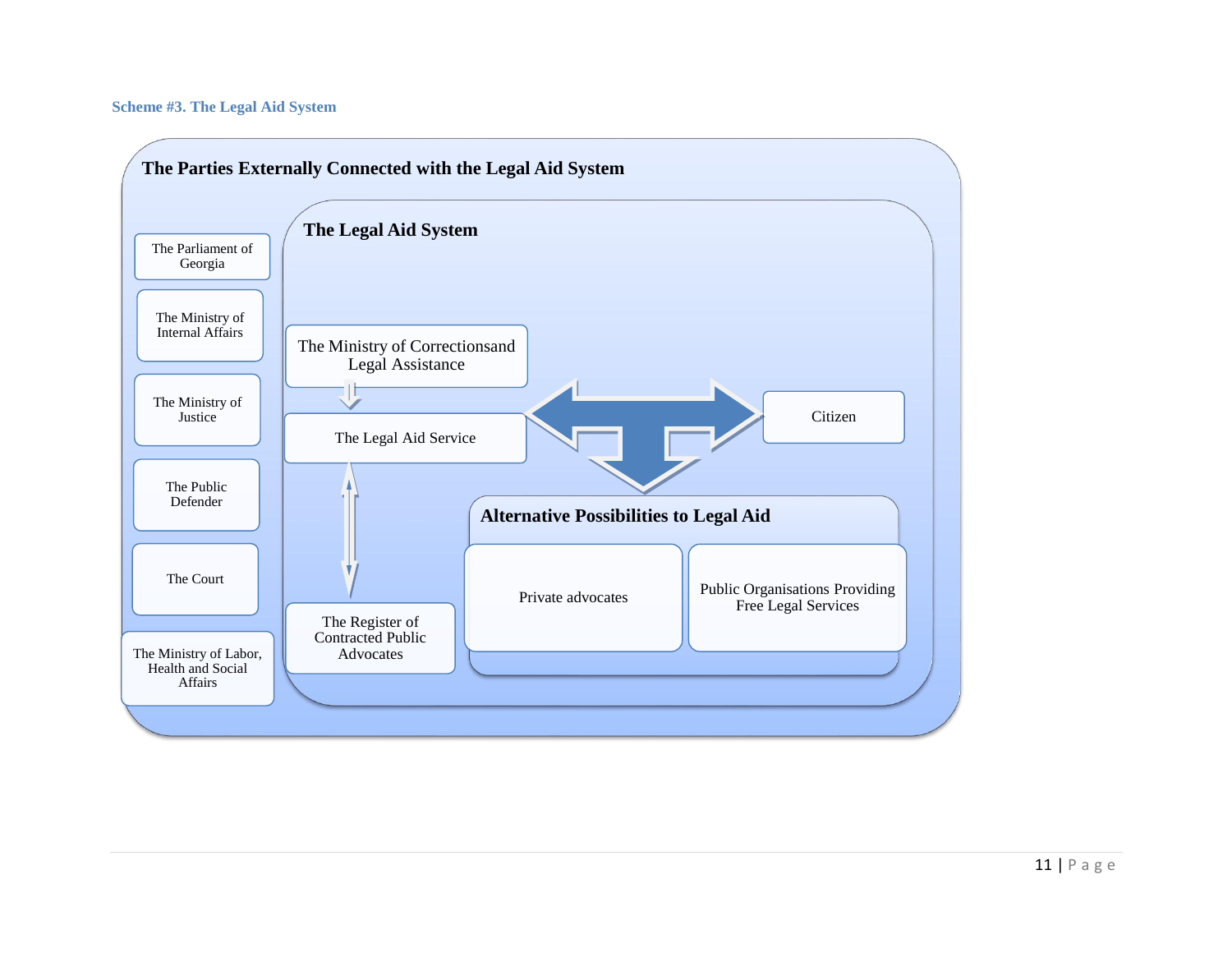# <span id="page-11-0"></span>**Chapter #4. Main Conclusions**

The Legal Aid Service is a necessary and timely initiative for the population stratum, which does not have the financial means to receive legal aid requiring payment. This demand cannot be fully met by the activity of public organizations either, since, as research demonstrated, there are not a lot of public organizations oriented at legal aid, or free legal assistance is just one of the directions of their work, especially in the regions.

The quality of Legal Aid Service, according to customer evaluation, is high and in compliance with beneficiary demands. The Service is highly entrusted by the beneficiaries and they are satisfied with the services provided. The beneficiaries consider the attitude of Legal Aid Service staff towards clients as positive. The majority of respondents are content with the service process – the average point on a 5-point scale is 4.7, which is a high rate. The majority of beneficiaries consider the service not to be lengthy. The Public Advocate allocates sufficient time; is tactful; is knowledgeable about the client's case. The information received from Service personnel is not contradictory. The Legal Aid Service employs professionals and their attitude towards clients is impartial. In parallel to such high evaluations, it is necessary to constantly ensure staff training and reputation maintenance –especially, because the most common communication channel to obtain information about the Service is the customer who has already benefited from the Service's legal assistance. $2$ 

Even though the coverage area of the Legal Aid Service is expanding and the number of bureaus and consultation centers is increasing, the human resource is still insufficient to satisfy the growing demands of population. In view of the growing demand and the already deficient human resource, the free Legal Aid Service will be unable to meet the requirements of numerous beneficiaries, which will reflect upon the level of customer satisfaction. It should be emphasized that there is a demand in population for low-income persons to be able to use Public Advocate services on civil and administrative cases as well. Due to these circumstances, close cooperation with local public organizations is essential at the current stage, by means of establishing the practice of client forwarding. As for the nearest future, it is important for the Service itself to provide the beneficiaries with Public Advocate representation on certain civil cases.

It is desirable to expand the list of the Advocate Register, which in itself will encourage the growth of human resource. The research shows that the membership of the Advocate Register at this stage is not a matter of significance and prestige for lawyers. In parallel to

 $2$  See Diagram #7

 $\overline{\phantom{a}}$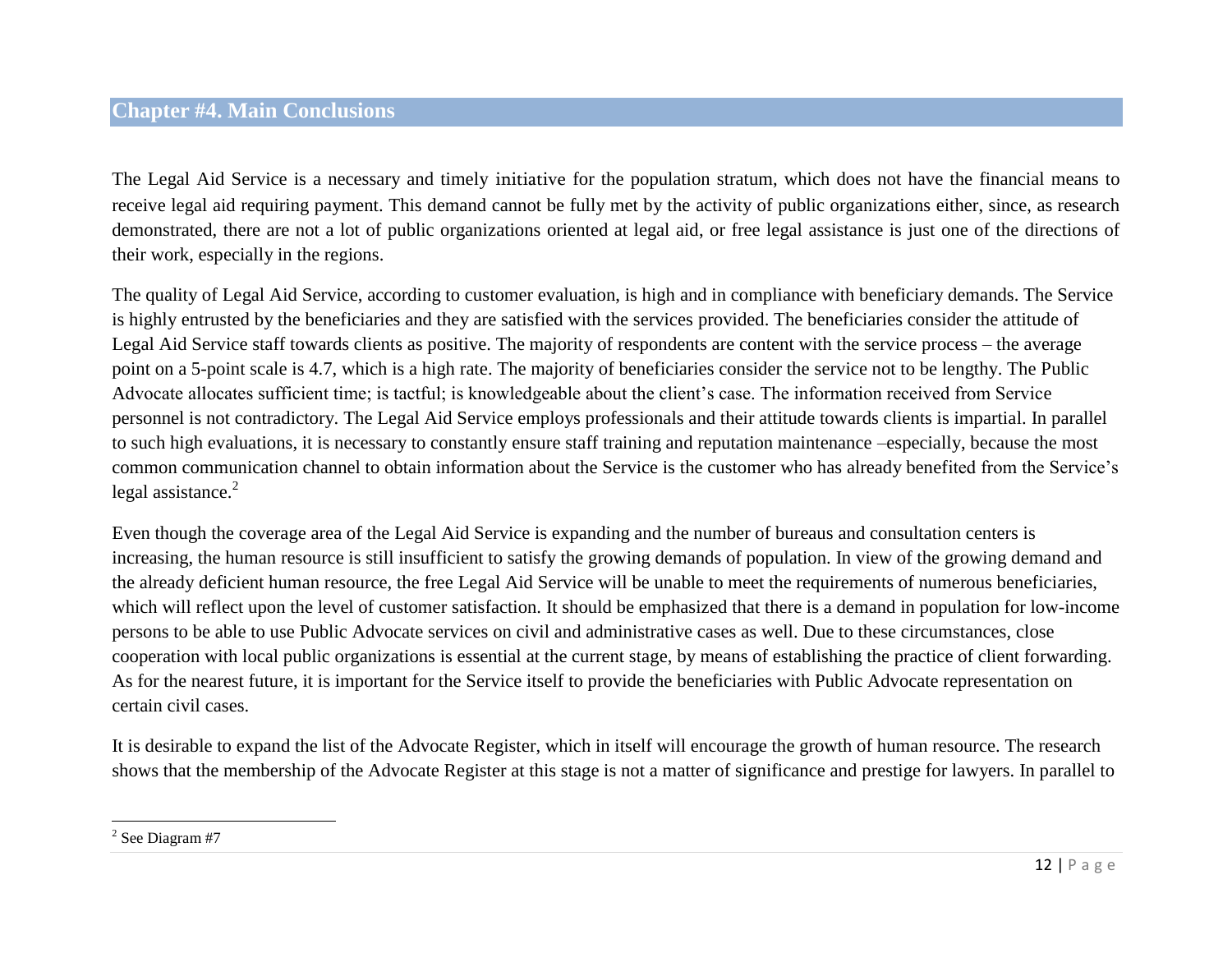informing the general population on the work of the Legal Aid Service, it is beneficial for the communication strategy to be directed at the advocates, so that their Register membership becomes a public benefit.

Part of the population is still unaware of the existence of the Legal Aid Service. For example, part of the beneficiaries cannot identify the organization s/he received legal assistance from. In some cases they name a specific consultant and cannot remember the organization's name. It is also vague for the population as to what kinds of services are provided by the Legal Aid Service. Based on this circumstance, it would be advisable to hand out information leaflets or bulletins about the Legal Aid Service to the population in the process of consultation. The research demonstrated that population awareness on legal issues is generally low. For example, almost 40% from those who have already used the services do not know who are mandatorily appointed with a Public Advocate on criminal law issues. Therefore, it is reasonable to organize on-field meetings (e.g. mobile groups) with the population and to provide information on the services of free Legal Aid Service and on legal issues.

The regions densely populated by ethnically non-Georgian population should be noted with emphasis. The issue of trust in the Legal Aid Service is of particular importance in these regions. Since part of the population does not yet know the state language, it is essential to provide them with information in their mother tongue. In spots, where the Legal Service Bureaus or Consultation Centers already exist, this issue is more or less resolved and the consultant speaks the local population language. However, it is particularly significant to expand the center network in these regions. Cooperation with local public and international organizations, whether oriented at providing legal service or human rights protection, is necessary.

**"The city population in the region and the population of Akhalkalaki region are well informed about the possibility of legal aid. However, this information is not accessible to the population of Ninotsminda village. It should be noted that the increase of awareness was promoted by the examination of the cases of politically repressed. Even the village population found out that these services can be received free of charge." (Representative of Local Self-Government)**

**"Even though the population knows about the person, whom they can address with regard to the cases of the repressed, they still believe him/her to be concerned with the issues of repression only. I think the population is less aware that they can address this person on any legal issue". (Representative of a Local Public Organization)**

In these regions, strengthening collaboration with local government representatives, village governors, the representatives of local self-government or government is highly significant. Reinforcing cooperation and exchanging knowledge will allow the Legal Aid Service to increase public awareness on legal issues.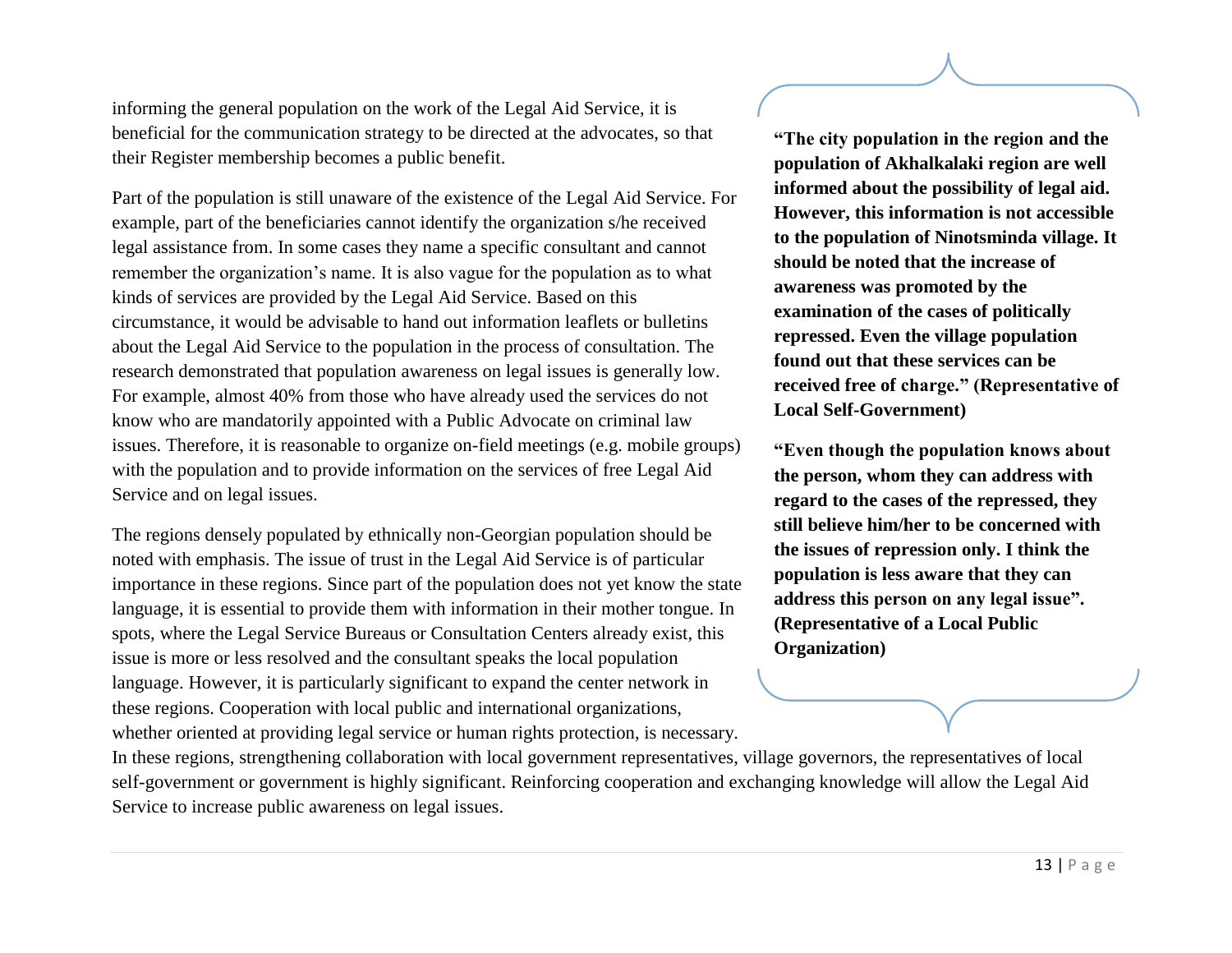A social advertisement about free legal aid was initiated on several regional TV channels simultaneously from November 7, 2011.

A video clip, prepared with the support of the UN Development Programme, aimed to inform the public on the free service provided by the Legal Aid Service of the Ministry of Corrections and Legal Assistance to the population throughout the country.

The video describes situations, when a person faces the need for a legal consultation or an advocate service. The non-Georgian population viewed the video with Russian subtitles. The video ends with the contact information of the Legal Aid Service (Hotline: 8(32)292-00-55 / Website: [www.legalaid.ge\)](http://www.legalaid.ge/), via which the citizens can receive detailed information.

The ad campaign aired on the TV stations of Akhaltsikhe, Akhalkalaki, Marneuli, Gori, Gurjaani and Telavi for two months.

A meeting was held in Gori TV station with the Head of the Legal Service, where the population had an opportunity to ask questions on air through phone calls.

# <span id="page-13-0"></span>**Chapter #5 Results**

# <span id="page-13-1"></span>**5.1 Results of Qualitative Research**

## <span id="page-13-2"></span>**5.1.1 Being Informed about the Free Legal Aid Service**

*Part of the society (representatives of local state structures, public organizations and advocates), who have contact with citizens requiring legal aid, are informed on the providers of this service. They know that there is a state service functioning in their region, which provides free legal consultation to the population. Best aware of these issues are the organizations and persons, who are legal service providers themselves. For example, public organizations, which are completely oriented at providing legal services, or legal consultation is one of the components of their services; and state structures, which are in contact with the socially indigent population.*

Despite the level of awareness described above, it should be noted that the public groups in question are not fully informed on the services rendered to the population by the Legal Aid Service. It is possible to range and distinguish the following groups in terms of the level of awareness:

1) The group best informed on the activities of the Legal Aid Service – the Advocates;

2) The public organisations, which themselves have a component of legal aid, and the Media;

3) The state structures (e.g. Social Aid Service), which are aware of the existence of this organisation, are better informed on the service of legal consultation and are less informed on providing the population with Public Advocates. It should be particularly emphasised that the majority of local state structure representatives, who took part in research, consider the Legal Aid Service as a legal person of public law under the governance of the Ministry of Justice;

4) Part of the public organisations, which do not have a legal aid component, are the least informed.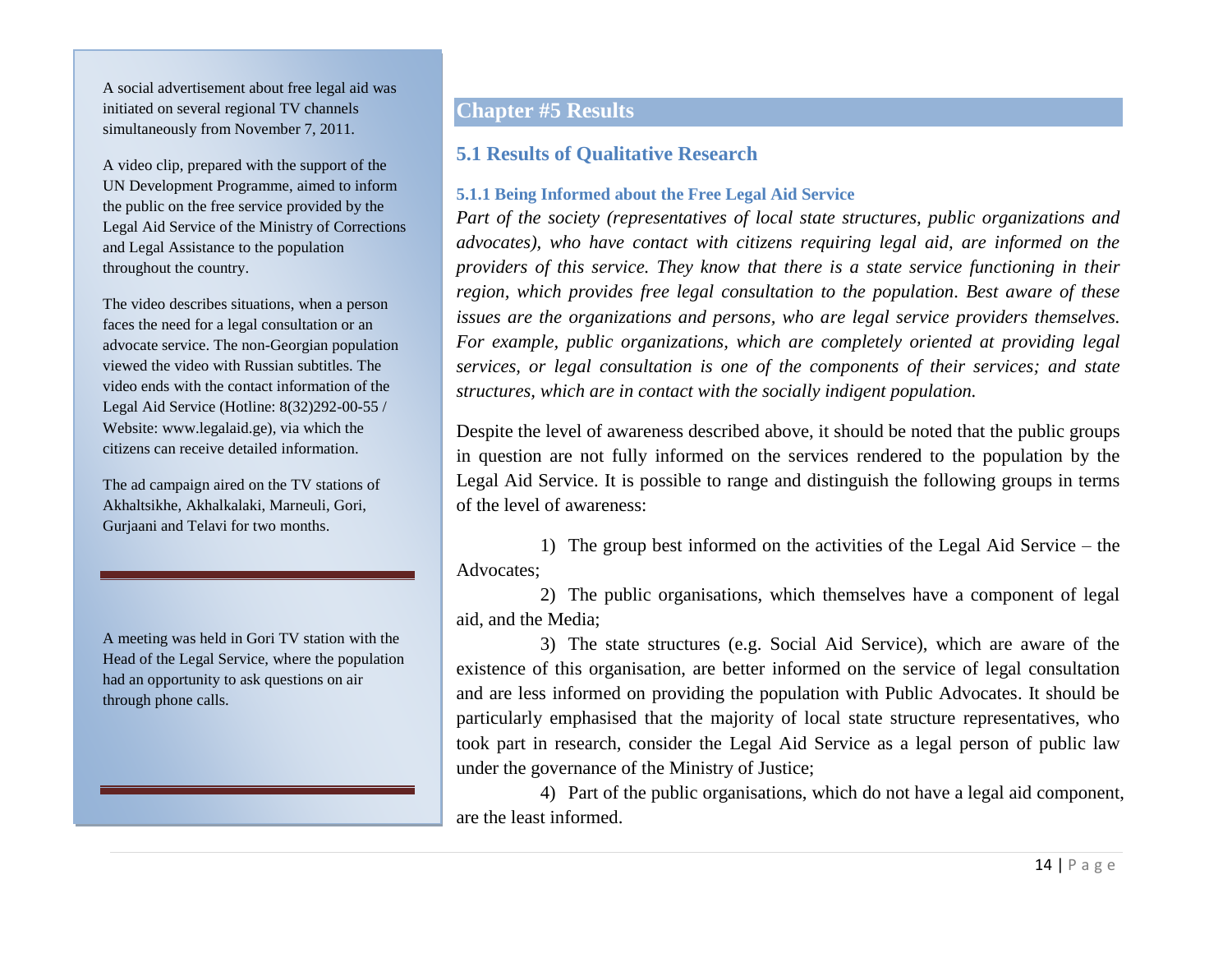The advocates and public organizations, which provide legal consultations, are informed about the Legal Aid Service through media, as well as legislation and beneficiaries. In other words, the level of awareness of this type of organizations is determined by professional activities.

The representatives of state structures have information on legal assistance from Monday meetings in the Government Hall, where the employees are informed on various novelties. The persons in daily contact with the population (socially indigent population included) are better informed, since the beneficiaries themselves often address them for the resolution of various legal issues.

The level of awareness of public organizations, advocates and local government representatives about the Legal Aid Service does not differ according to the regions.

## <span id="page-14-0"></span>**5.1.2 Public Awareness**

*Public organizations, media, representatives of local government consider the population to be less informed on the existence of this Service. It was particularly noted that the level of population awareness decreases in proportion with the distance from the location of the Legal Aid Service. In their opinion, village population is less informed in comparison with city and regional center population. The regions densely populated by ethnically non-Georgian population are the most difficult in terms of awareness.*

*The population, who has not had contact with the Legal Aid Service, is not informed on the Service. The majority thereof refer to local state structures, advocates or locally-functioning public organizations for legal assistance, should such necessity arise. Even if beneficiary has received information, or has used the free legal aid service at least once, s/he finds it difficult to identify which organization had provided such services.*

*Part of the population, who has had contact with the free Legal Aid Service, mainly receives information from acquaintances or state structures (the court, investigative bodies, local government, self-government). The beneficiaries, who have been serviced by a Public Advocate, name their acquaintances, friends, investigative bodies and the court as the information source. Prior to using the services of a Public Advocate, they had no information about this possibility. The majority of this part of beneficiaries is not informed that, apart from the Public Advocate service, the Legal Aid Service can also provide free legal consultations.*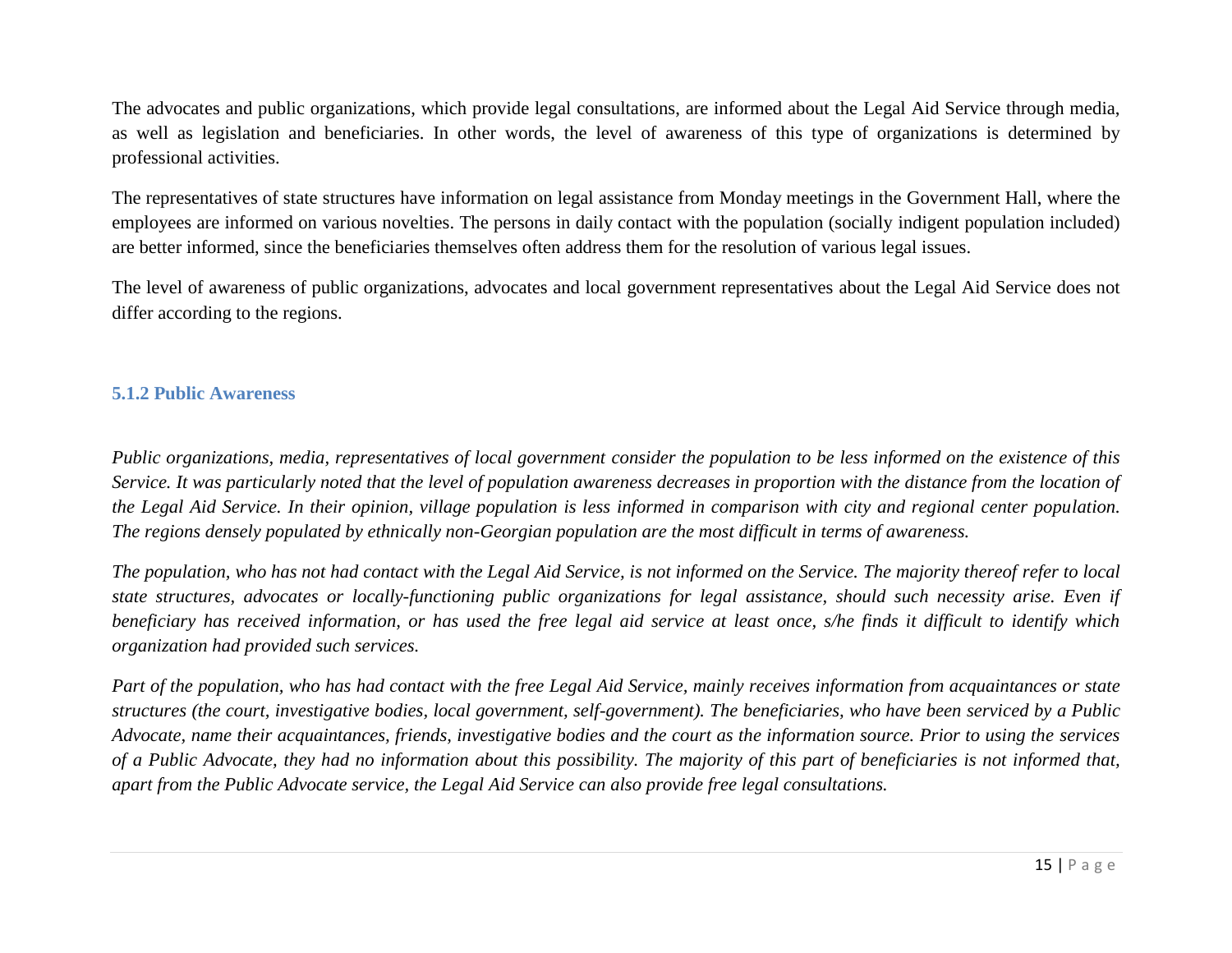The Advocates believe the population to already be better informed about the Legal Aid Service at this stage. This conclusion is based on the circumstance that the free Legal Aid Service has emerged as a certain competitor and the number of persons seeking their services has decreased in comparison.

In Kvemo Kartli, the public organizations highlighted that the villages populated by ethnically non-Georgian population are in the biggest information vacuum. In some cases, they do not even know where and whom to address in order to receive IDs or other types of documents.

Public organizations, media and state structure representatives, who have attended the focus groups, consider on-site meetings as the most effective means of spreading information.

**"Statistically speaking, if 10 people per day addressed us for a legal consultation, the number has nowadays decreased, particularly, with regards to criminal law offences. Although we have sometimes provided a consultation for free, but when an action is to be performed, we do not do it free of charge, and it is good that the population now has a possibility to benefit from a free advocate." (A private practicing lawyer)**

**"We hold meetings with the village population within the project frameworks. Our representatives go out to villages and meet the resident population in person. We familiarize them with their rights, legislative novelties and consult them on legal issues on-site. We organize the meetings through local governors. We contact them, inform on our work, goals and agree on the meeting details. Thereby, we increase awareness. Apart from working in the field for years now, we have carried out targeted information campaigns." (A public organization oriented at legal aid)**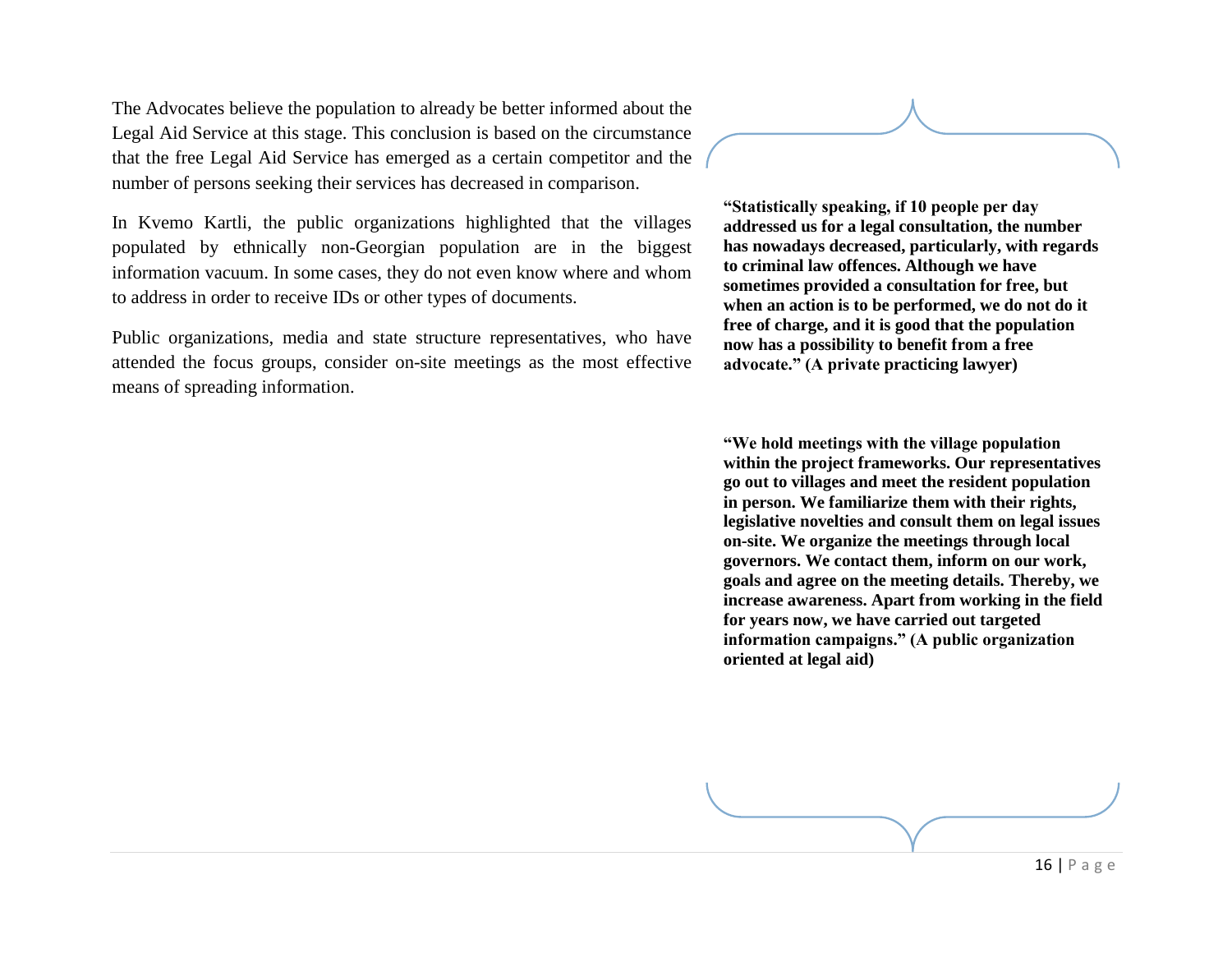**"Our organization used to have a legal component, but the project ended and we can no longer help the population. Two months after the end of the project, the population still came and we provided legal aid. However, now the population cannot receive similar services anywhere. They had a lot of problems. They had problems with regard to putting the documents in order with the law enforcers. The situation is particularly complicated in the village population. There are people, who are not registered at all, since their "master" does not allow them from home. They are the members of abandoned families, who have found themselves in someone's hands, live under their mercy and work in unbearable conditions. These people, when they manage to escape, do not know where to go or whom to address. This happens in Gardabani Municipality. There are a number of issues in schools as well, such as granting personal numbers, obtaining personal identification, etc." (Representative of a public organization)**

Ì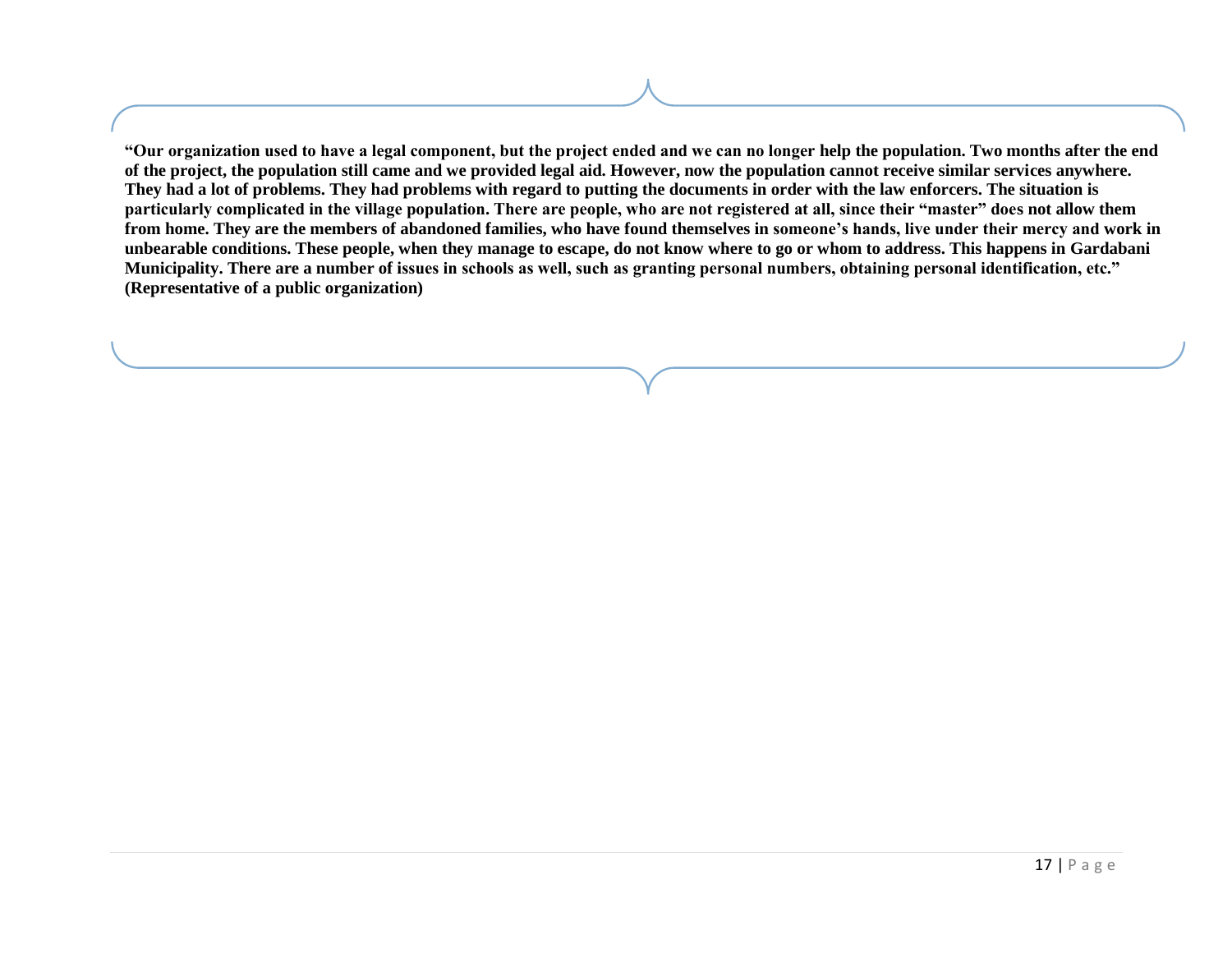The majority of non-beneficiary population participating in focus groups received information about the Legal Aid Service during the group session. The need for legal assistance was observed most in those groups, which do not have the means to benefit from services requiring payment, hire an advocate, etc. Socially indigent population, IDPs, etc. are to be mainly considered as such groups.

Among those, who have some type of information about the possibility of free legal assistance, they cannot often identify which organization they are talking about  $-$  is it a representation of the Young Lawyers' Association in the region, local public organizations, or the Legal Aid Service. "Lawyers" – this is the common name in the population for all the mentioned organizations.

**"We, the new IDPs, have a problem with documentation and do not know whom to address. We have not taken anything with us when we left. We cannot start work without presenting the education certificates. The archive, which may store our documentation, is in Tskhinvali – how can we transport them from there? We do not know whom to see or where to go. The Ministry of IDPs has no response to these questions and who else can we ask?"**

**"I have a problem with an IDP identification certificate. I am married and was registered with my spouse, even though we have been divorced for a while now. I am from Akhalgori. My parents' house is there and both my mother and father are from there. I had a problem with space allocation and I referred to the local City Hall. With their help, I was allocated space, but I will still remain homeless upon their resignation, since I have no status. I do not know whom to address and what to do."**

**"I have often addressed the Young Lawyers with various issues; it is them you probably mean. They did whatever they could do help. I had a problem with alimonies and they resolved it. I did not know there was a state structure for that as well."**

**"I was dismissed from work illegally, without being told in person and a notice of dismissal was delivered through another employee. At first, they sent me off for an unpaid vacation and did that later. I was left like this. I do not know who to turn to. I have no money for an advocate. I do not even know if it is even worth to address someone. I do not want this to humiliate me. I am not aware of these issues and I am very ashamed."**

**"My aunt, who is below the poverty threshold and whom I deliver dinner to from the cafeteria, had her phone cut off by Silknet due to non-payment. We know that this category of population receives the service for half price and we have submitted an application a while ago, but there is no response. I do not know whom to address, since the telephone is the only communication means for this person – she cannot leave home."**

 $\sqrt{e}$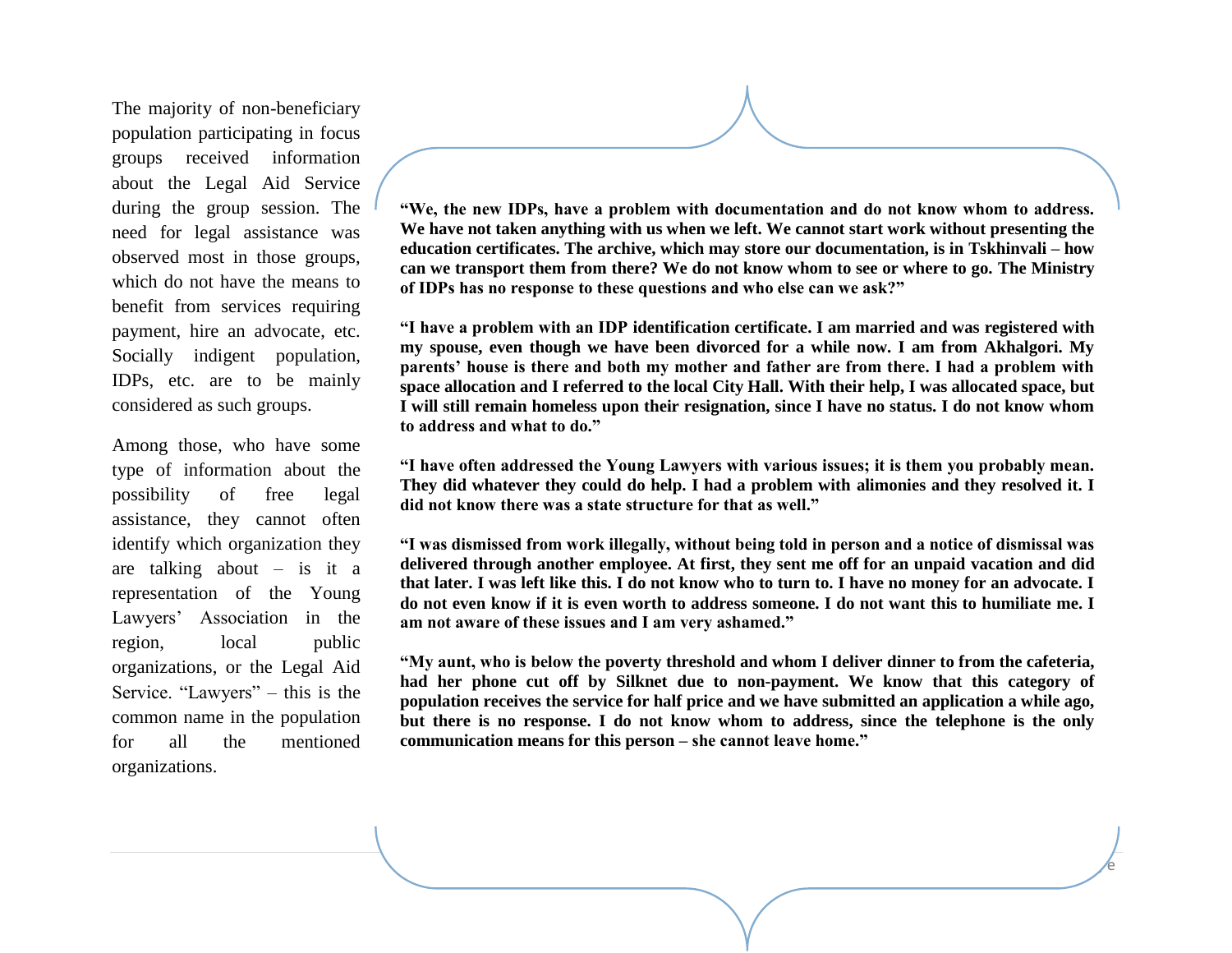Part of the population, who has benefited from the free Legal Aid Service in line of consulting, names acquaintances, friends and media as the source of information. Those beneficiaries, who have used the services of a Public Advocate, list acquaintances, friends, investigative bodies and the Court as the sources of information. Prior to employing the free advocate service, they had no information about such possibility.

# <span id="page-18-0"></span>**5.1.3 The Essence of Legal Aid Service, Performance Evaluation**

*The idea of the Legal Aid Service is highly appraised by the representatives of various public groups. Providing legal services to socially indigent population is stipulated as the basic function of this organization. In their opinion, organization with state funding must exist, which will only serve the stratum unable to bear the cost of such services.*

*Based on the function of the organization, it should serve the numerous members of the population stratum, which, in the opinion of various public group representatives, is not possible with the present resources. The human resource is not sufficient to satisfy the demand of every beneficiary and to face the future challenges.*

*The service of Public Advocates is necessary and essential, both for the socially indigent and the various category of accused and convicted persons. However, part of the specialists observes a conflict of interests between the Legal Aid Service and other state organizations. The Service is a legal person of public law under the Ministry of Corrections and Legal Assistance. Thus, the issue of how free the Public Advocate is when the person under his/her protection testifies against a state structure or the representative thereof is doubtful.*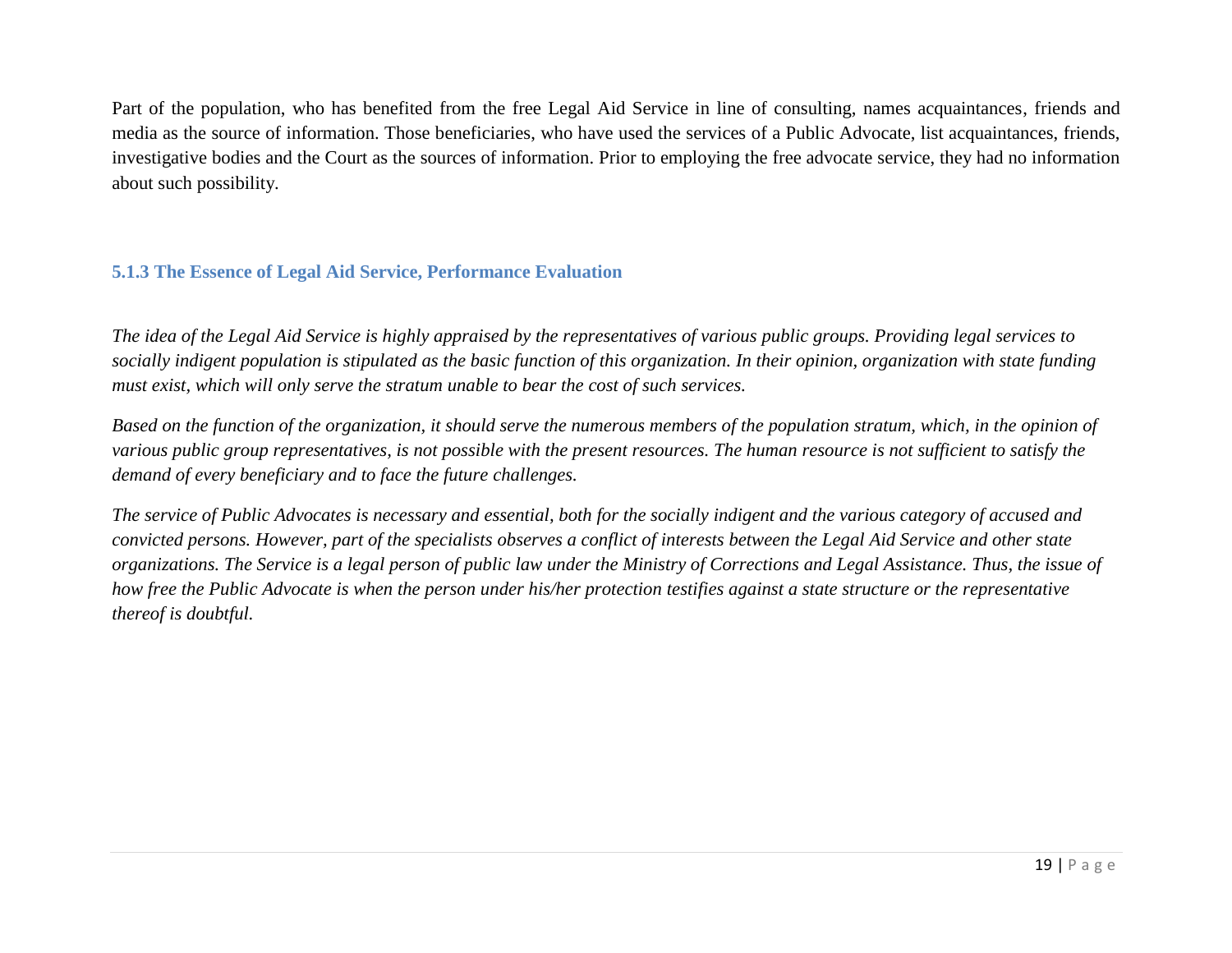Public organizations also evaluate the existence of free Legal Aid Service positively. It is important for an organization to exist in the region, which would provide legal consultation on various issues. In some regions, they talked about the positive instances of cooperation. However, the collaboration is more of a disorganized character and is not systematic. Examples of inter-cooperation were more common in the regions, where local organizations have a component of legal aid. In part of the regions there is no precedent of such cooperation at all. In regions where the instances of collaboration were established, it was noted that exchanging beneficiaries/customers is frequent; namely, the Legal Aid Service directs the client to the organization, so that s/he can receive advocate services on civic issues. There are also cases of inter-consultation, interchanging ideas and legislative novelties.

The advocates consider the existence of such Service essential, since the population does not have sufficient sums for consultations requiring payment. In their opinion, the advocates, working in the Legal Aid Service, are highly-qualified lawyers and handle the work. However, it was noted on every focus group that the resource of advocates in the regions is not sufficient. Moreover, the practicing lawyers stated that a Public Advocate should not be appointed to a citizen in case of plea agreement, since if s/he can cover the penalty required by the plea bargain, s/he can also afford the lawyer fees. This circumstance creates an unequal competitive environment.

The representatives of public organizations also touched upon the issue regarding the lack of the Legal Aid Service employees. In their opinion, even though there is a Register of Public Advocates, the resource is still scarce. The regions with no public organizations oriented at legal services were noted with particular emphasis.

Apart from the lack of advocates, every group noted that the resource is scarce for consulting as well. Queues during the consultations about the victims of political repressions were named as an example. As a rule, the beneficiaries do not have to stand in line, but they had to wait for a long time regarding the repression-related issues, due to a large number of people seeking consultations.

In groups, which involved advocates and public organizations providing legal services, there was talk of the Register of Public Advocates. Although the website of free legal aid provides detailed information about them and there are concrete documents, which regulate their activities, private advocates do not have full information on to how to **"In order to handle the case appropriately, one might have up to 10 cases a month. Some cases require reading volumes, not to say anything about how many actions have to be performed. I know advocates, who have 50-80 cases assigned to them per month. Obviously, it is impossible to manage all of them properly. This is not their fault, but it is a fact that the advocates often see the person under their defense only once. No need to talk about conducting investigative activities." (A private advocate)**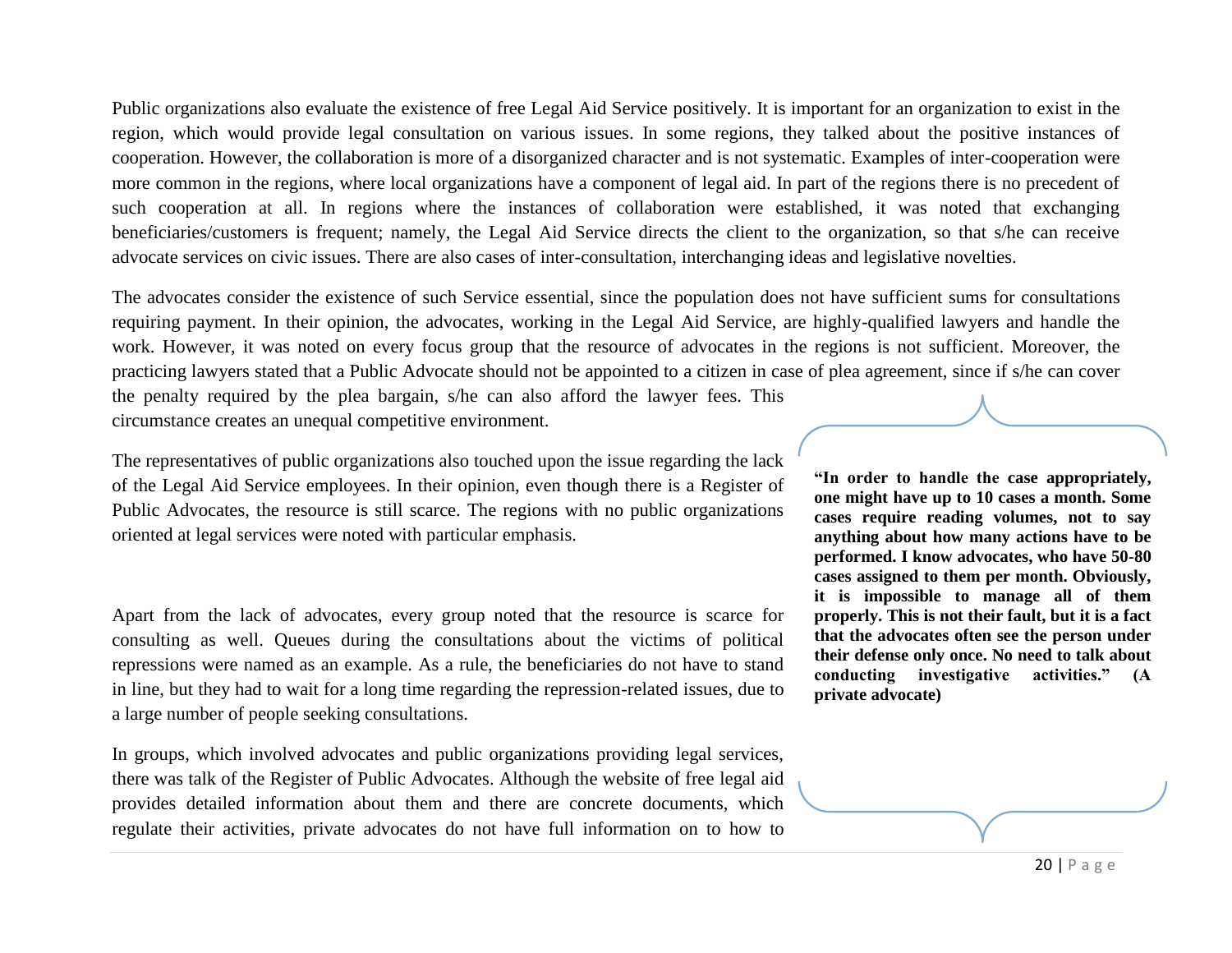The Register of Contracted Public Advocates is one of the means of implementing free legal aid. It was established in May 2009 with a purpose to provide free legal aid without obstructions. It functions according with the following system: a database of private advocates providing free services to the citizens, based on budgetary remuneration, operates within the Legal Aid framework. The advocates registered in the Register of Contracted Public Advocates are involved in criminal law cases when the opposing parties apply to the Bureau for help. Defending the opposing parties in one case by Legal Aid Bureau advocates is inadmissible, due to the ethical standards. In such cases, the advocate of the Legal Aid Bureau defends one party only, while the second party is assigned with the advocate from the Register. In the regions with no functioning Legal Aid Bureau, the appointment of an advocate from the Register on criminal law cases is ensured by the Consultation Centers of the Legal Aid Service.

According to the situation of June 2011, 84 private lawyers are enlisted in the Register. In 2009-2011, they took part in more than 1250 criminal law cases.

The remuneration system of Register Advocates is as follows: the Legal Aid Service pays a single fixed amount to a Public Lawyer contracted to take part in a criminal law case. Moreover, each action performed by an advocate in relation to the criminal law case is reimbursed. The amount of reimbursement for the work completed in the criminal law case by the Register Advocates is determined by the Manager of the Register of Contracted Public Advocates according to the established rules.

cooperate with the Legal Aid Service. An opinion was formed that there are bureaucratic barriers between the registered Public Advocates and the Service. However, the polemics demonstrated that the mentioned opinion was based on the lack of information. Several issues were raised:

1) **The Remuneration of Public Advocates.** The method of remuneration of registered Public Advocates is uncomfortable for private advocates, since a confirmation document for every activity has to be presented to the Legal Aid Service.

2) **The Rule of Proceedings for Public Advocates.** The rule of proceedings for Public Advocates in the Legal Aid Service is highly unflexible and stipulates a mandatory sequence of every predetermined stage, even against the client's will. This may in some cases result in wasting time and hindering the client's interests. However, specific examples of client interest violation were not named during the focus group.

3) **Multiplicity of Cases.** Public Advocates are assigned a large number of cases and part of the society believes it impossible to proceed with every case with due diligence. Sometimes, there is not even enough time for the advocate to study the case properly. This circumstances creates problems both for the defendant and his/her family.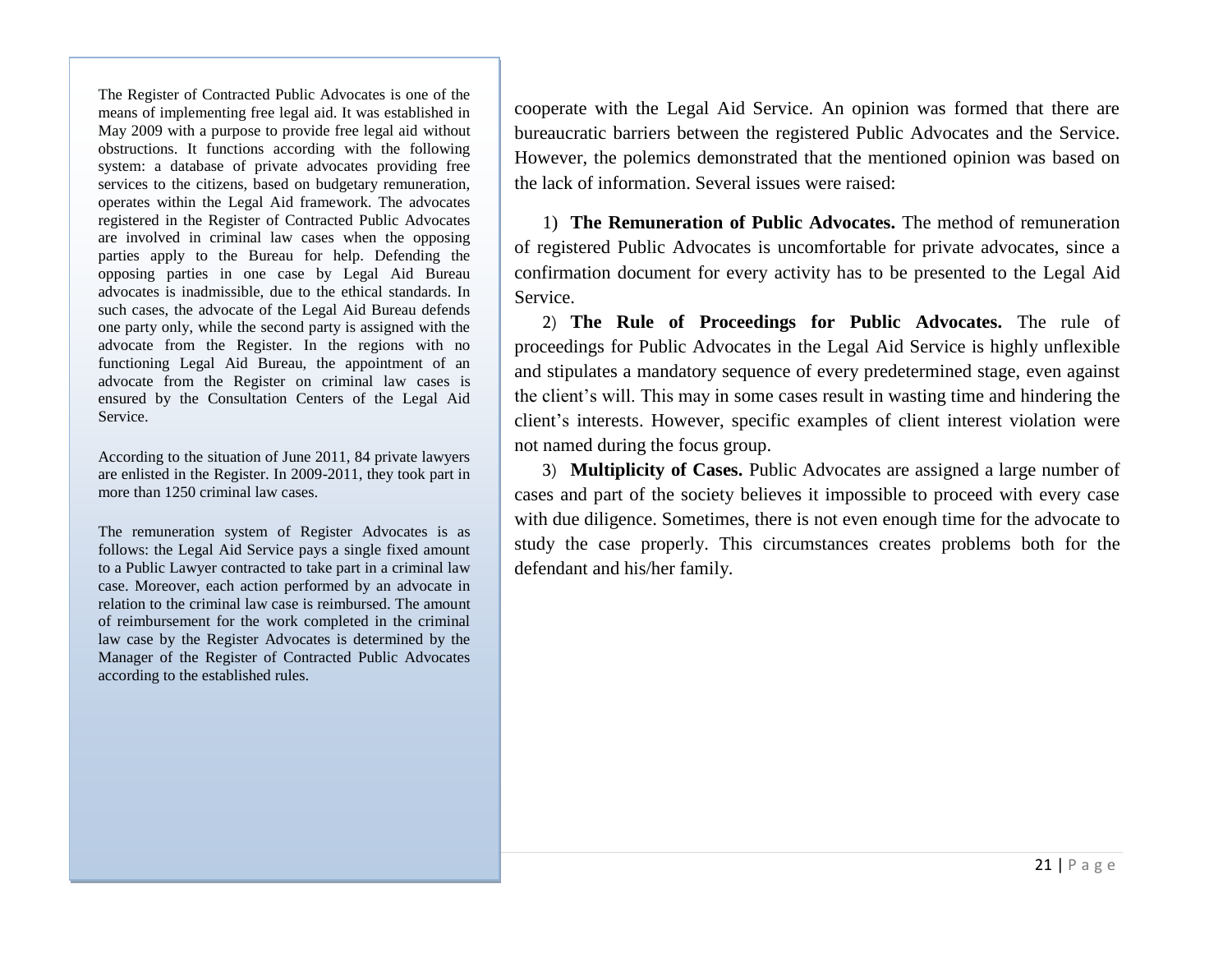4) **A Possible Bias of Public Advocates.** In case of a plea bargain, the Prosecutor and the Public Advocate easily agree upon an amount, since the money is paid for the State benefit. When the crime is committed against a State servant, the Public Advocate, due to his/her position, is more likely to protect the interests of a State servant, than those of the person under his/her defense. A specific example was named, when one of the local newspapers addressed the Legal Aid Service to clarify the issue of illegal construction. The service was not provided, because this issue concerned the interests of a State structure and the Service refrained from providing legal assistance.

Public Advocate is a certain solution for the population. It was particularly emphasized **"1. I, specifically, have not had contact, but as I have heard from the other Register Advocates, the reimbursement procedure is rather complicated. One has to go and authorize after each action. I am not sure how it happens exactly, but it is related to a number of nuances. It is good that the remuneration was raised and I know the advocates are satisfied."**

**"2. Yes, I know that some private advocates transferred to the Legal Aid Service; but I also know that internal control is very high – what s/he does at every stage of the case. Sometimes the procedure calls for the advocate to perform a certain action, but in private cases this happens based on the agreement with the client. In case of Public Advocate service, this procedure cannot be circumvented; it has to be completed. Practical examples can be stated here, when certain actions may interfere with defending the client."**

**"3. What can I say? My child is in jail. The Advocate did everything possible, but when we need him/her to visit in jail, despite his/her willingness, we understand that s/he has a lot of work and cannot always find time for us."**

**"4. In case of plea agreement, the Prosecutor also prefers to deal with a Public Advocate. It is easier to negotiate."**

that money has to be paid during a plea agreement as it is. Thus, paying for advocate services is connected with high financial costs.

Almost every group, which represented the beneficiaries (the group, who had benefited from Public Advocate services), noted that they did not initially have trust in the Public Advocate. The mistrust dissolved after the service was provided. The majority of this part of society has had contact with the Advocate only and most did not know what other services could be offered by the Legal Aid Service. Only a single beneficiary knew that the services of a Public Advocate and a legal consultation were provided by one organization. The opinion of this smaller group was important, considering the factor that they had received both services. They consider both services to have been of high quality and they will address the mentioned organization, in case of necessity.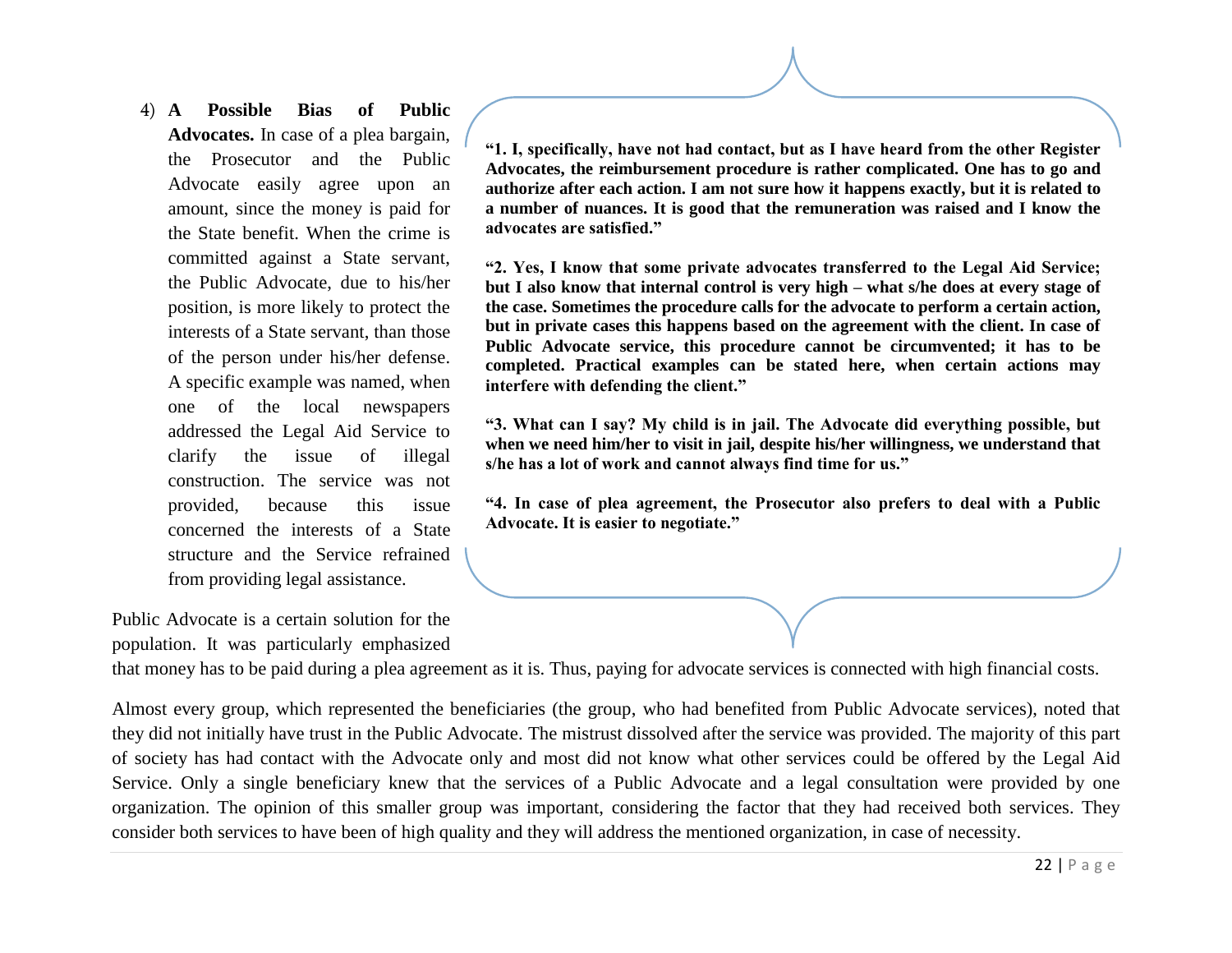Everyone expressed an opinion that an advocate service on civil cases should be added to the free legal aid service, since there are issues when they cannot defend themselves before the court. It was noted on the beneficiaries' focus group, that despite high-quality and complete service, the final result is not always positive for the client (but not because of legal aid service). This is concerning the examples, when they received consultation on civil cases in the Legal Aid Service; the Court delivered a decision for the benefit of the client; and the enforcement title was provided to submit to the National Bureau of Enforcement. And it was the National Bureau of Enforcement who did not enforce the case. These examples were mostly regarding salary debts, disputed land and neighbor disputes.

# <span id="page-22-0"></span>**5.2 Results of Quantitative Research (Beneficiaries)**

 $\overline{a}$ 

The goal of quantitative research was to evaluate the services of the Legal Aid Service, collect information about the attitudes of population towards the Service and establish the main sources to receive information on the Legal Aid Service.

The service of Legal Aid Service bureaus and consultation centers was evaluated with high scores by the beneficiaries. No differences in beneficiary opinions regarding the service received from the Legal Aid Service were observed.<sup>3</sup> Client service quality is high for the majority of beneficiaries.

It is noteworthy, that trust towards the Legal Aid Service is high among beneficiaries. Namely, more than 2/3 of the respondents trust the Service completely; while 1/5 trusts it more, than not.

<sup>&</sup>lt;sup>3</sup> Two groups were interviewed: beneficiaries, who received legal consultation and beneficiaries (or their family memebers), who were serviced by the Public Advocate.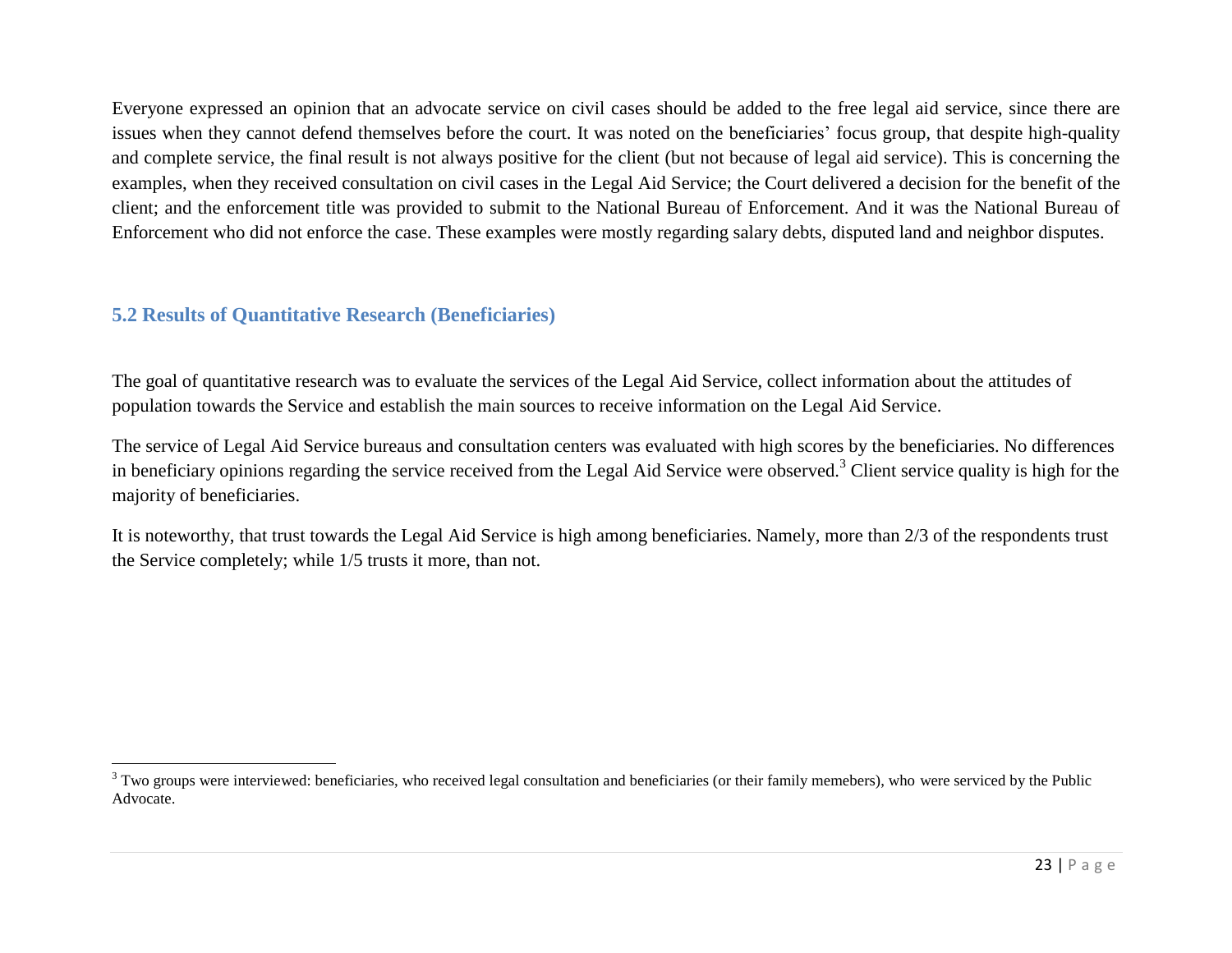



The level of satisfaction regarding the services provided by the Legal Aid Service is also high. Analogous to the Trust rate, 73.6% of respondents are completely satisfied with the services received.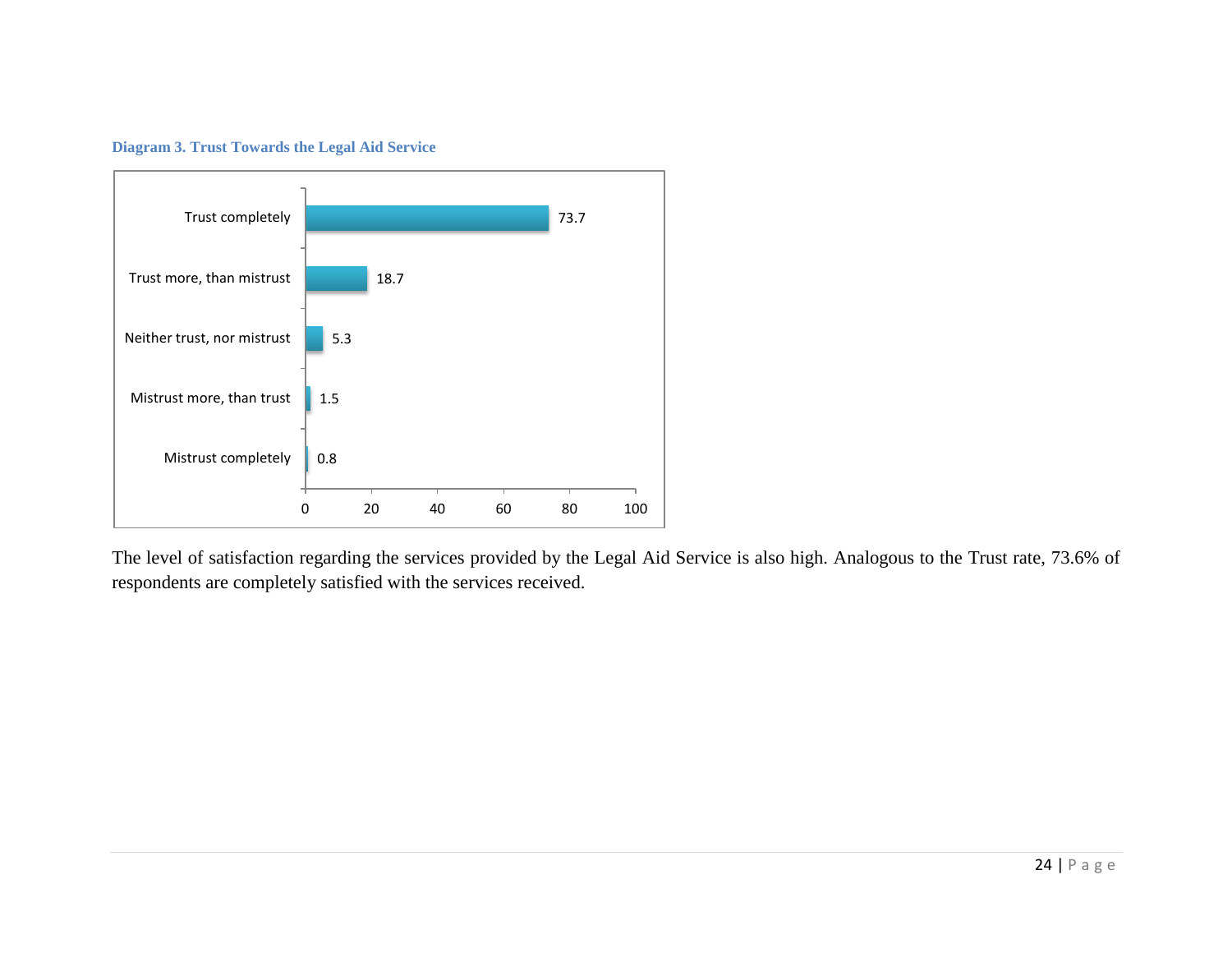

**Diagram 4. Satisfaction from the Assistance Provided by the Legal Aid Service** 

According to research results, the majority of respondents have not encountered problems in their relation with the Legal Aid Service. However, some of them (8 respondents) noted that they had to wait in line for a long time. It was also stated that an advocate could not be assigned on a civil case and their interests were not protected before the Court (but this is not current competence of the Legal Aid service).

Only 34 respondents noted that it is necessary to expand the services of the Legal Aid Service. Almost half of them observed that it would be desirable to ensure protection in court on civil and administrative cases. The diagram demonstrates all the services that the respondents wish to receive. The data is calculated from those who named the need for some type of service (34 respondents).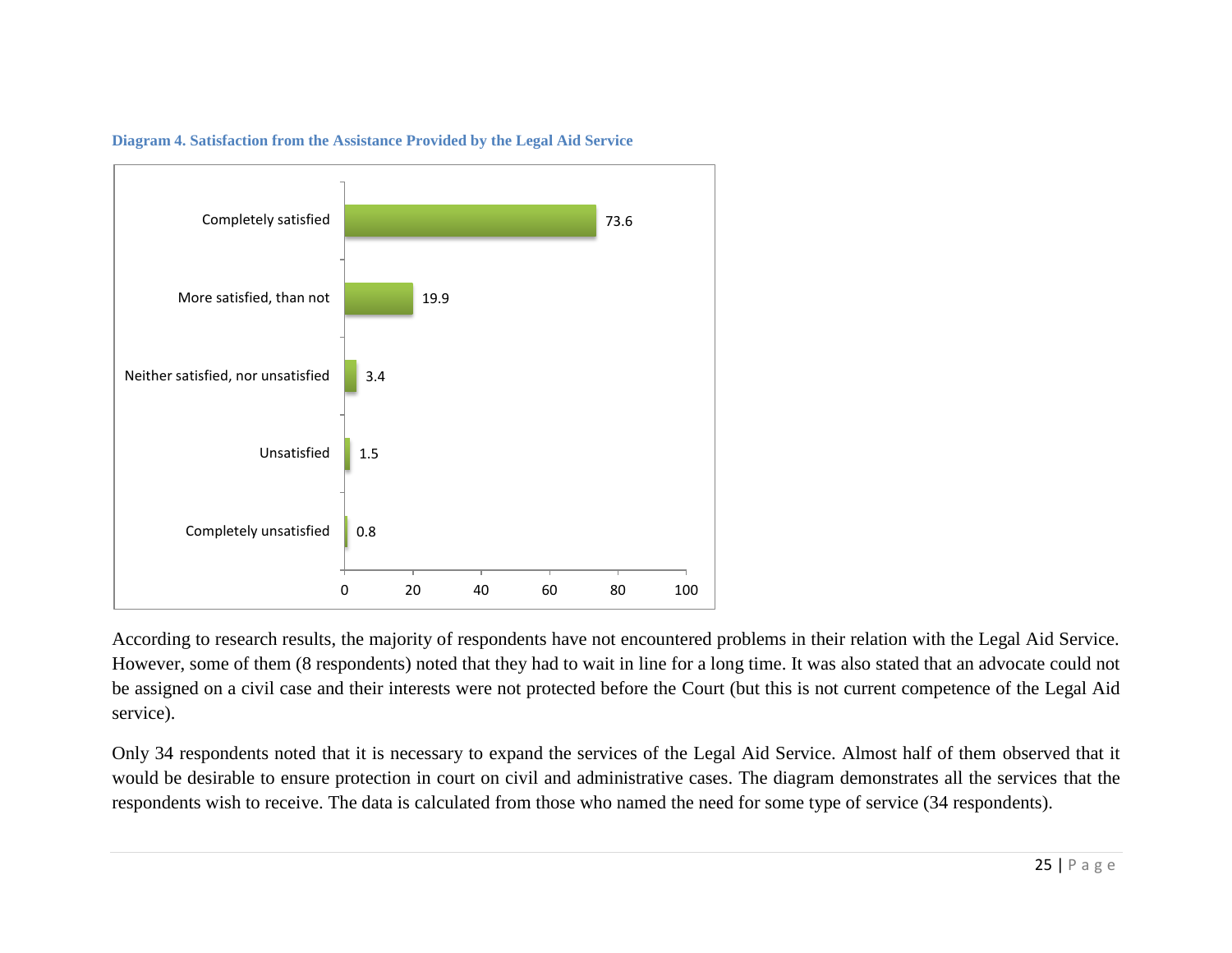

#### **Diagram 5. What Additional Services Would You Like to Receive from the Legal Aid Service?**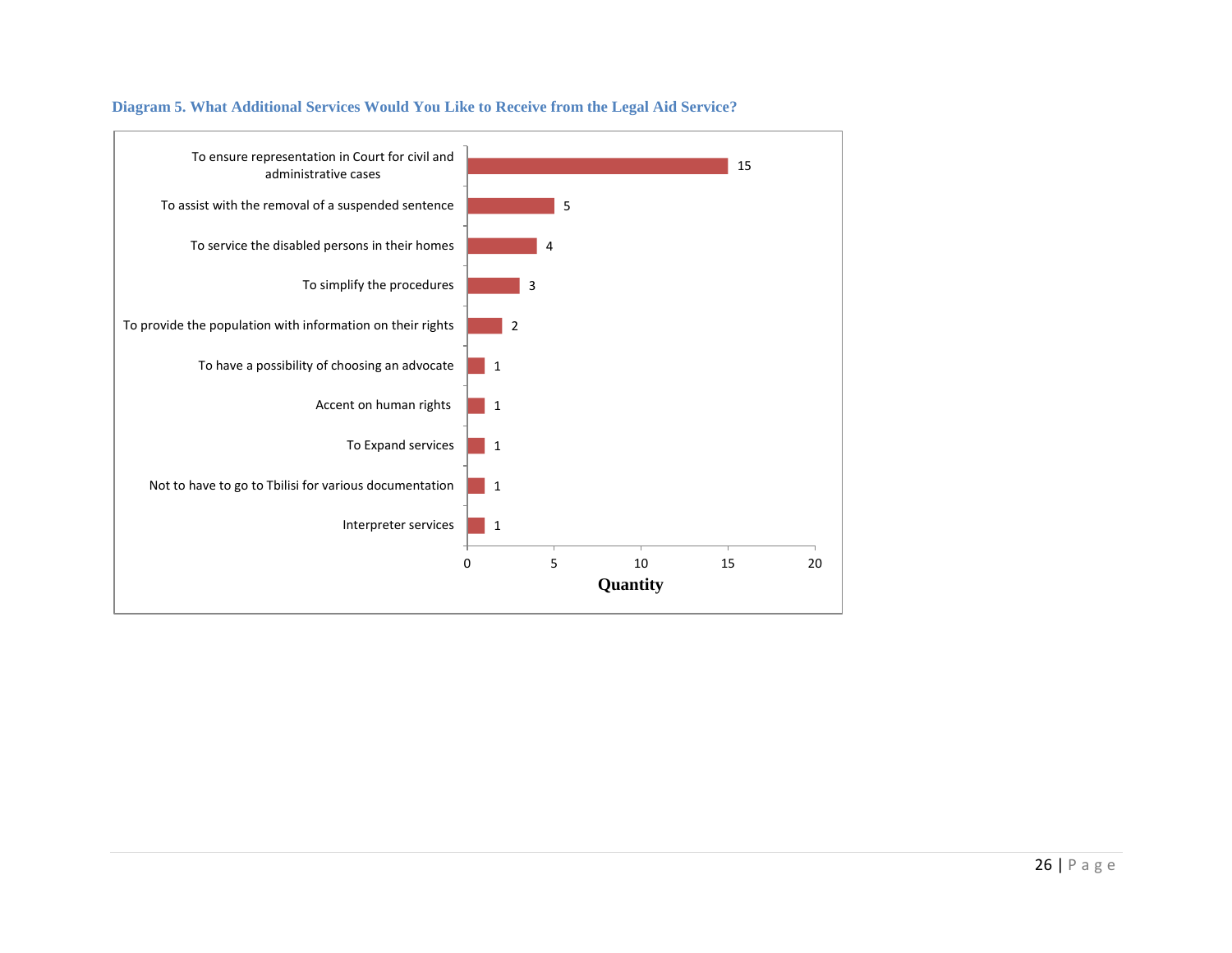The most important issue, the resolution of which will improve the activities of the Legal Aid Service, is to provide more information to the population about the Service. Although the beneficiaries consider that the clients have to overcome minimal bureaucratic barriers in their relation with the Legal Aid Service, a quarter of the respondents named simplifying the procedures as a significant issue to advance Service performance.



**Diagram 6. Name the Most Important Issue, the Resolution of which will, in your opinion, Improve the Work of the Legal Aid Service** 

Almost 1/3 of the beneficiaries consider that the population should have more information on the work of the Service, which is easy to explain – 43.1% of the beneficiaries did not know about the existence of the organization prior to employing its services. From those who had such information, the majority notes that the acquaintances, who had already received services from the Legal Aid Service, were the source of information. Based on respondent answers, only 15% has received information from a television programme or an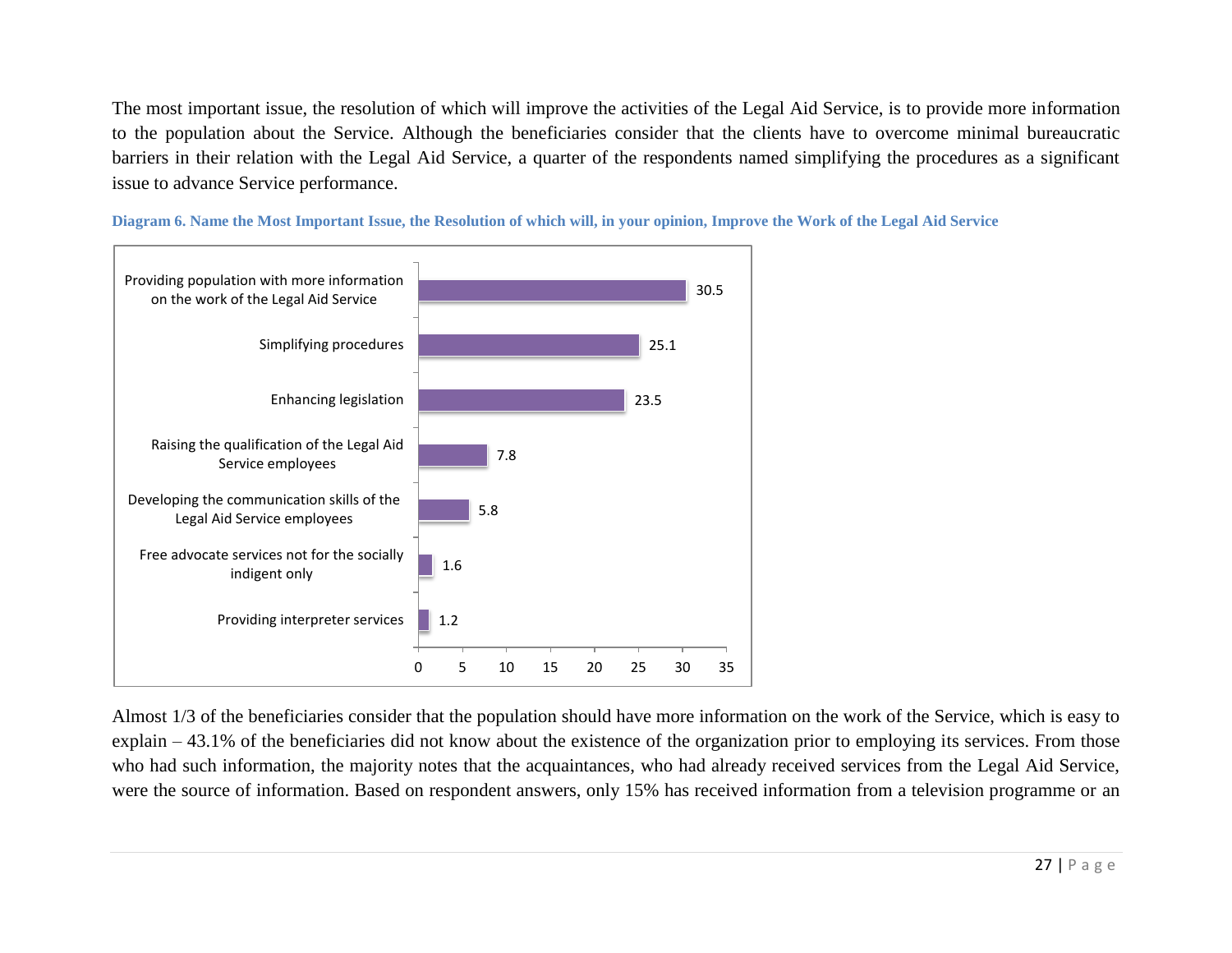advertisement. According to other responses, the beneficiaries took interest in the possibility of receiving legal services as needed and obtained information on the Legal Aid Service.





The majority of beneficiaries (73.3%) are informed that the Legal Aid Service offers the service of a Public Advocate to its customers. The majority (70%) also knows that the Service provides free legal consultations. Only 44% noted that they are aware that the Legal Aid Service provides customers with the service of preparing legal documentation.

The State mandatorily appoints an advocate to a certain category of persons on criminal law cases. 37% of respondents had no answer as to who is subject to compulsory defense. The diagram shows the response distribution of interviewees. In the group of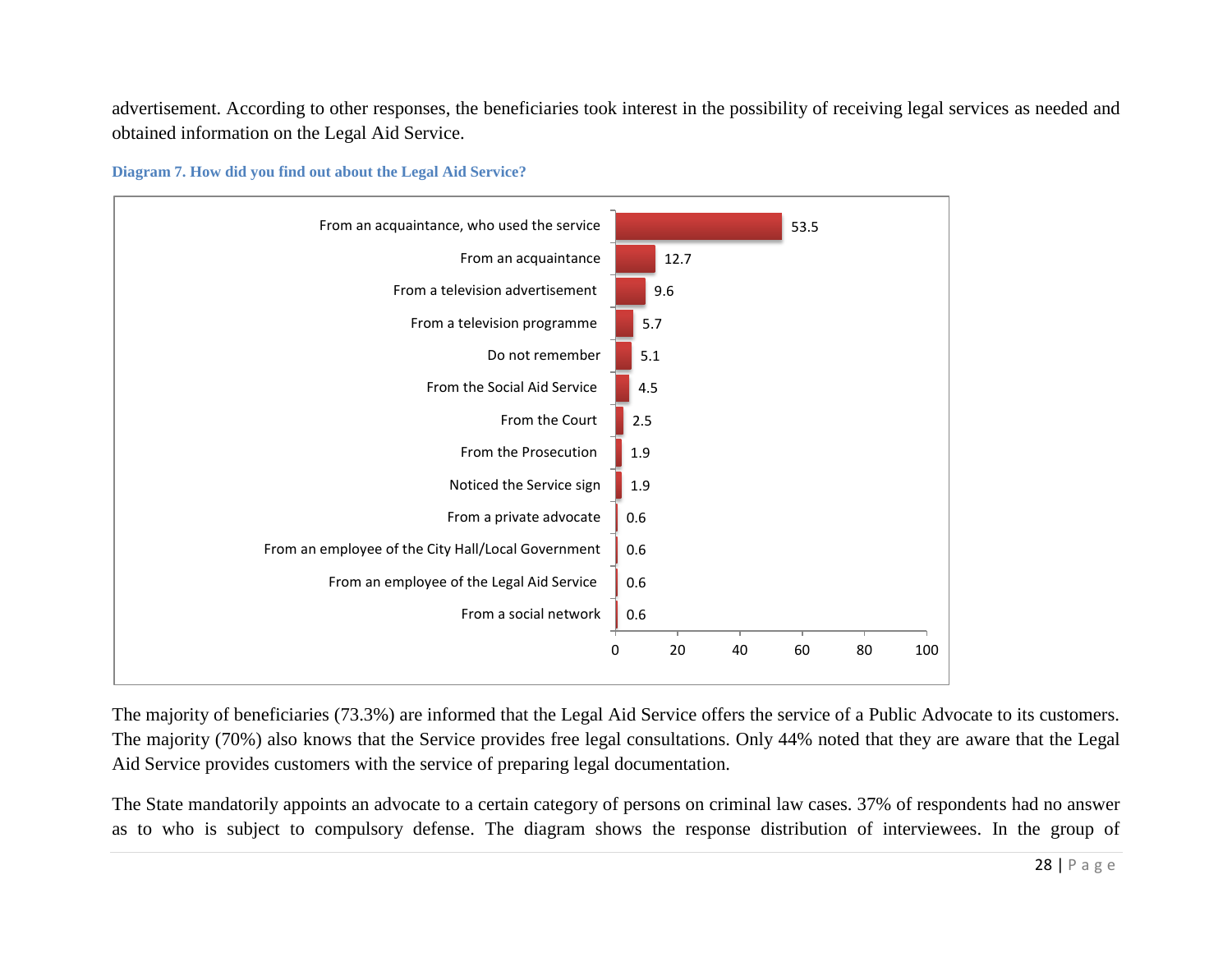beneficiaries, who had received legal assistance on criminal law issues, 33% replied "Do Not Know" on the present question; while in the group, which had received legal consultation on non-criminal law issues, 40.4% replied "Do Not Know".

Diagram 8. The State appoints an Advocate mandatorily to a certain category of persons on criminal law cases. In your opinion, who of the following are subject to compulsory defense?

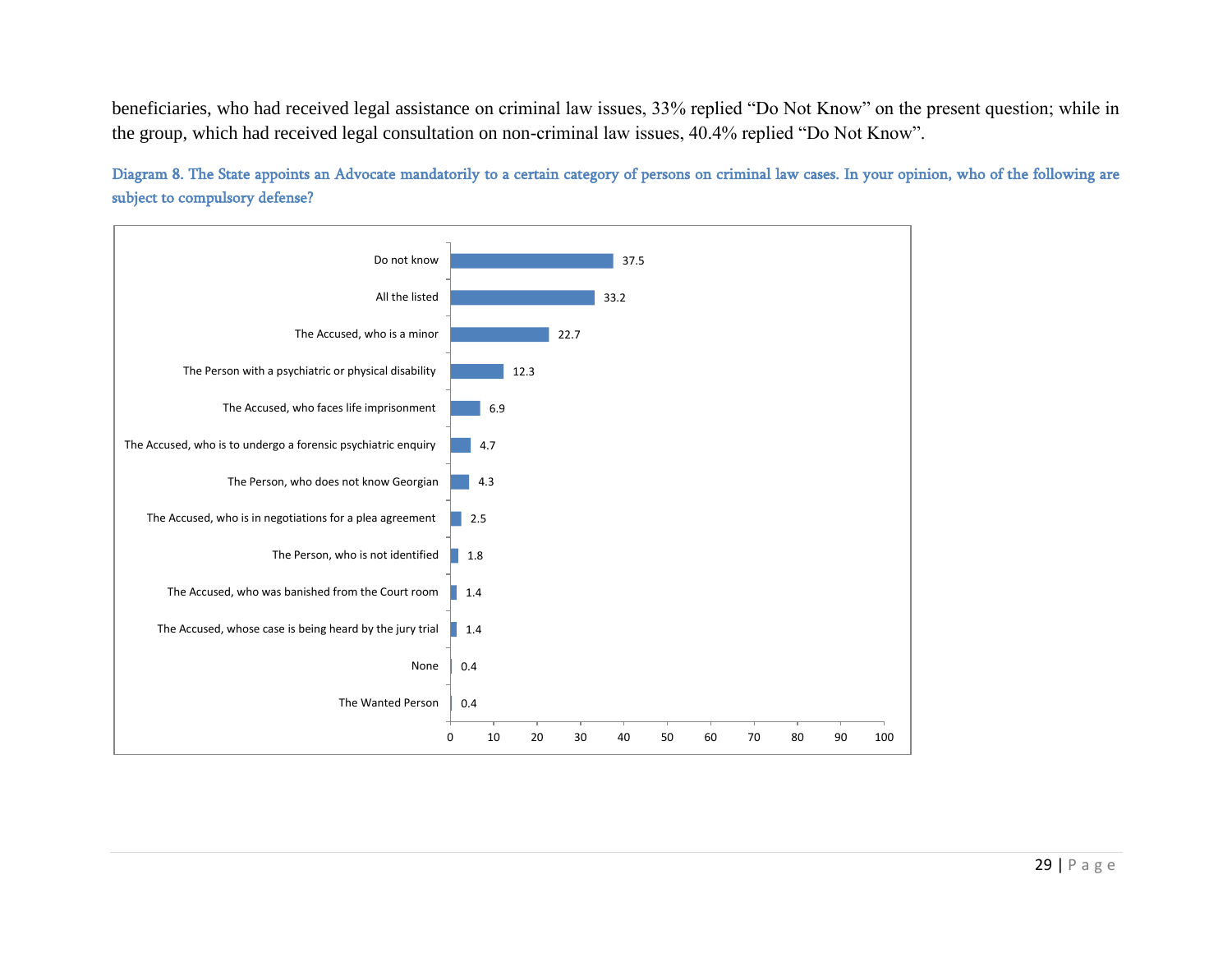For the majority of beneficiaries the Legal Aid Service personnel is attentive and favorable. Such attitude was demonstrated both towards the advocates and the consultants.



**Diagram 9. How attentive was the personnel towards the Beneficiary?**

The majority of population believes that the personnel explain what the client should do to resolve his/her problem in an understandable manner.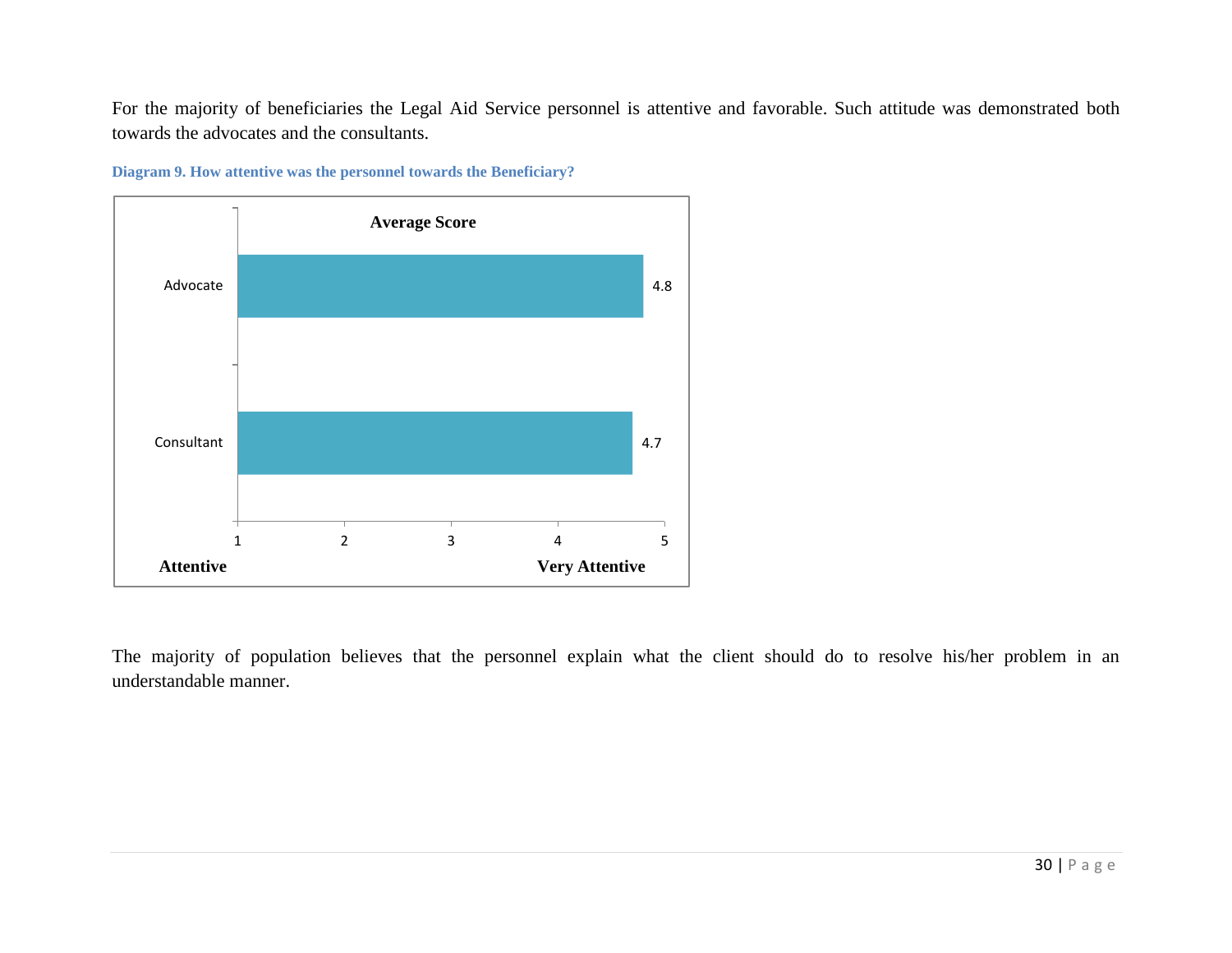

Diagram 10. How well did the personnel explain what you should do about your issue? Who you should refer to, which documentation to present?

In total, the majority of respondents are satisfied with the service process and the average score on a 5-point scale is 4.7, which is a high rate. The majority of beneficiaries consider that the service was not lengthy and the service was provided in a timely manner.

The respondents, who have had telephone contact with the Legal Aid Service, state that contacting the Legal Aid Service by telephone is easy and the information received thereby is effective. However, only half of the respondents could evaluate this type of contact, since the rest of the respondents had not had telephone contact with the Legal Aid Service. Even though the Legal Aid Service was given an evaluation of higher than average in terms of telephone consultation, a small difference in telephone contact assessment was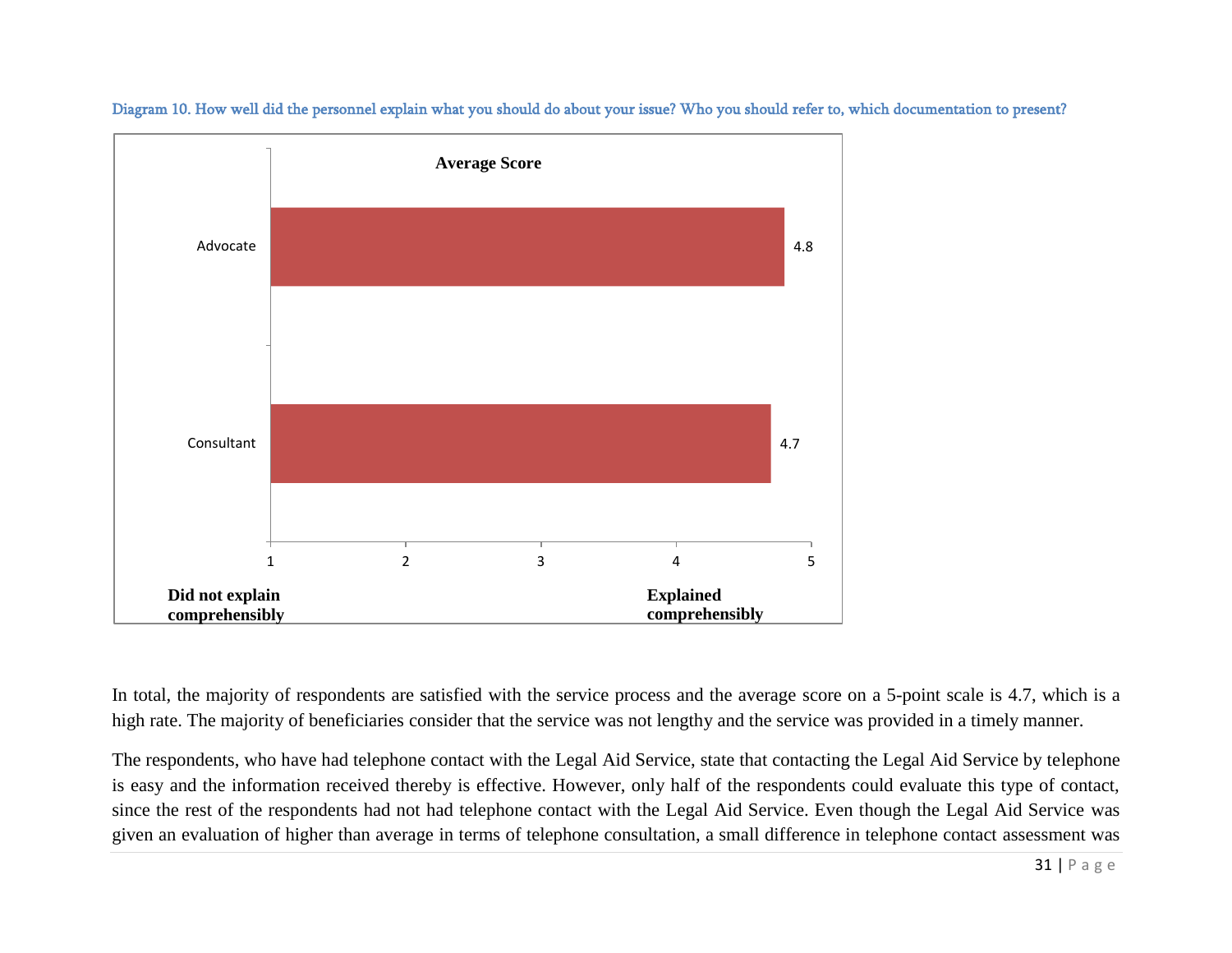still observed between the groups using legal consultation and Public Advocate services. The average score of customers receiving legal consultation is 4.2 on a 5-point scale, while the average score of Public Advocate customers is 4.7.

The majority of respondents believe that s/he is treated well in the Legal Aid Service. The Advocate allocates sufficient time; is tactful, knowledgeable on the client case. The information received from the Service is trustworthy. The personnel is professional and considerate. It should be emphasized that the Legal Aid Office only received a more or less low score in the Recognition criterion – 3.7 points on a 5-point scale. Table #1 provides the average points according to all the criteria.<sup>4</sup>

#### **Table 1. Service Evaluation**

| <b>Criteria for Service Quality</b>                                                                            | <b>Average Score on a 5-Point</b><br><b>Scale</b> |
|----------------------------------------------------------------------------------------------------------------|---------------------------------------------------|
| The Advocate allocated sufficient time.                                                                        | 4.7                                               |
| The Advocate was always tactful and treated me with respect.                                                   | 4.8                                               |
| The environment for meeting with the Advocate was highly comfortable.                                          | 4.7                                               |
| The employees of the Legal Aid Service have sufficient competence.                                             | 4.7                                               |
| The personnel of the Legal Aid Service speak in an understandable language.                                    | 4.7                                               |
| The personnel of the Legal Aid Service write in a comprehensible manner.                                       | 4.7                                               |
| As a rule, the response/information received from different members of the personnel was not<br>contradictory. | 4.7                                               |
| The employee of the Legal Aid Service, who I was in touch with, answered every question.                       | 4.8                                               |
| The Advocate was closely familiar with my case.                                                                | 4.7                                               |
| I received sufficient information on my case.                                                                  | 4.7                                               |
| I can receive information about the stage of my case proceedings at any time.                                  | 4.7                                               |

<sup>&</sup>lt;sup>4</sup> From the list of criteria, the beneficiaries only evaluated the group which related specifically to their experience. For example, if the client had received a free consultation only in the Legal Aid Service, s/he did not evaluate the Advocate services.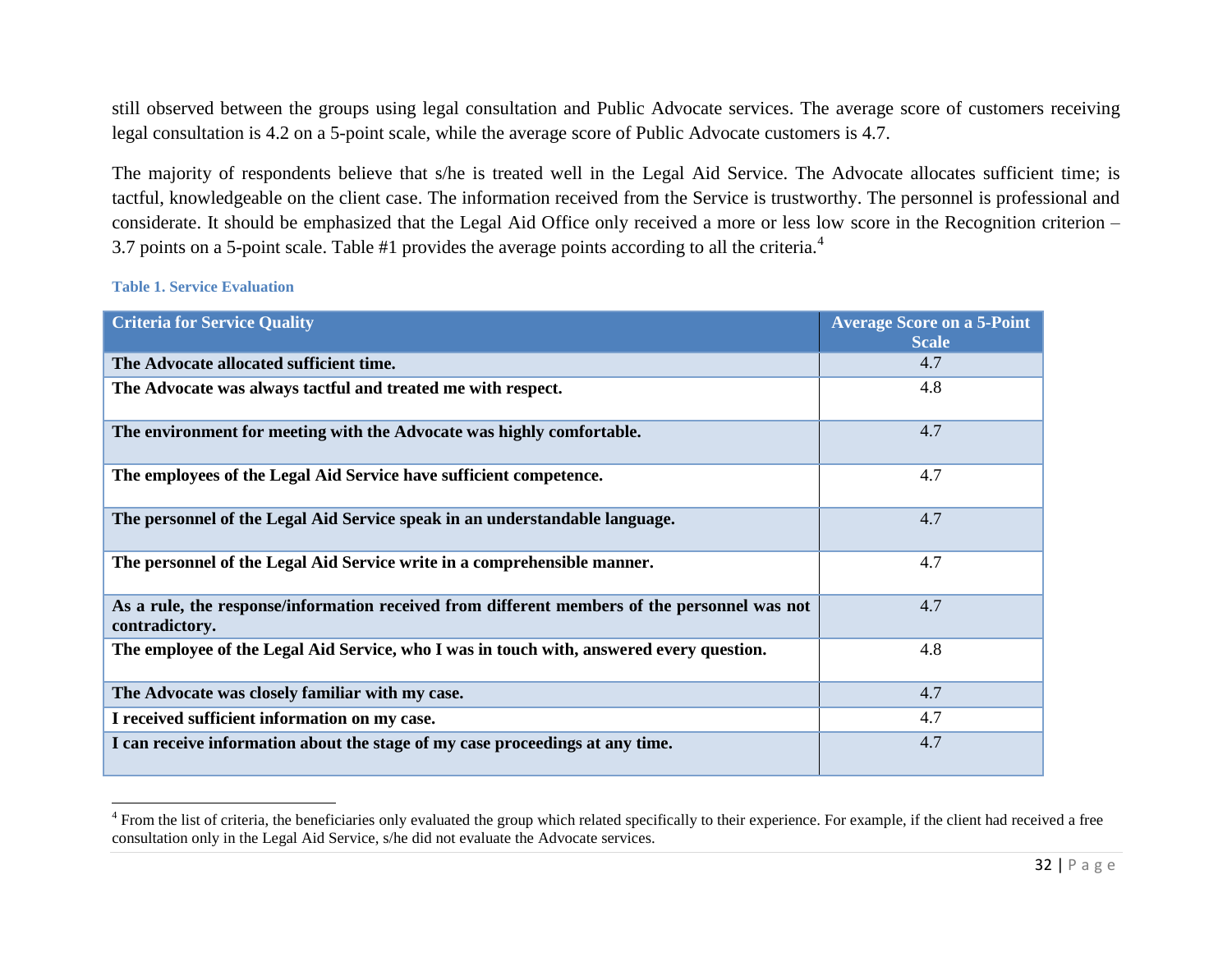| I trust every type of information provided by the Legal Aid Service.                                        | 4.7 |
|-------------------------------------------------------------------------------------------------------------|-----|
| The Legal Aid Service is unbiased in the legal aid process.                                                 | 4.7 |
| The employees of the Legal Aid Service act in accordance with law.                                          | 4.8 |
| The Legal Aid Service is staffed by professionals.                                                          | 4.7 |
| The majority of Legal Aid Service employees are considerate.                                                | 4.7 |
| The majority of Legal Aid Service employees are dedicated to their work.                                    | 4.7 |
| The work of the Legal Aid Service is known to the majority of the society.                                  | 3.7 |
| The Legal Aid Service conducts necessary work.                                                              | 4.7 |
| The Legal Aid Service is in equal relation with each customer.                                              | 4.7 |
| The process of legal aid is not lengthy.                                                                    | 4.6 |
| The clients have to overcome minimal bureaucratic barriers in their relation with the Legal Aid<br>Service. | 4.6 |

The majority of beneficiaries (73.6%) have not used the services of a private or other public organization advocate. Only 17.7% of the respondents have received a private advocate service, while 8.6% - a public organization advocate service. The list of public organizations includes: Young Lawyers' Association, Union of Democrat Meskhs, Adult Education Center and Social Defender.

17.7% of respondents, who used the services of a private advocate, evaluate the service with 3.7 points on a 5-point scale; while from those who used the services of a public organization advocate, 8.6% - with 4.8 points. The trust points on a 5-point scale are analogous to the service quality points. Accordingly, private advocates were evaluated with 3.8 points and the public organization advocates – with 4.7 points.